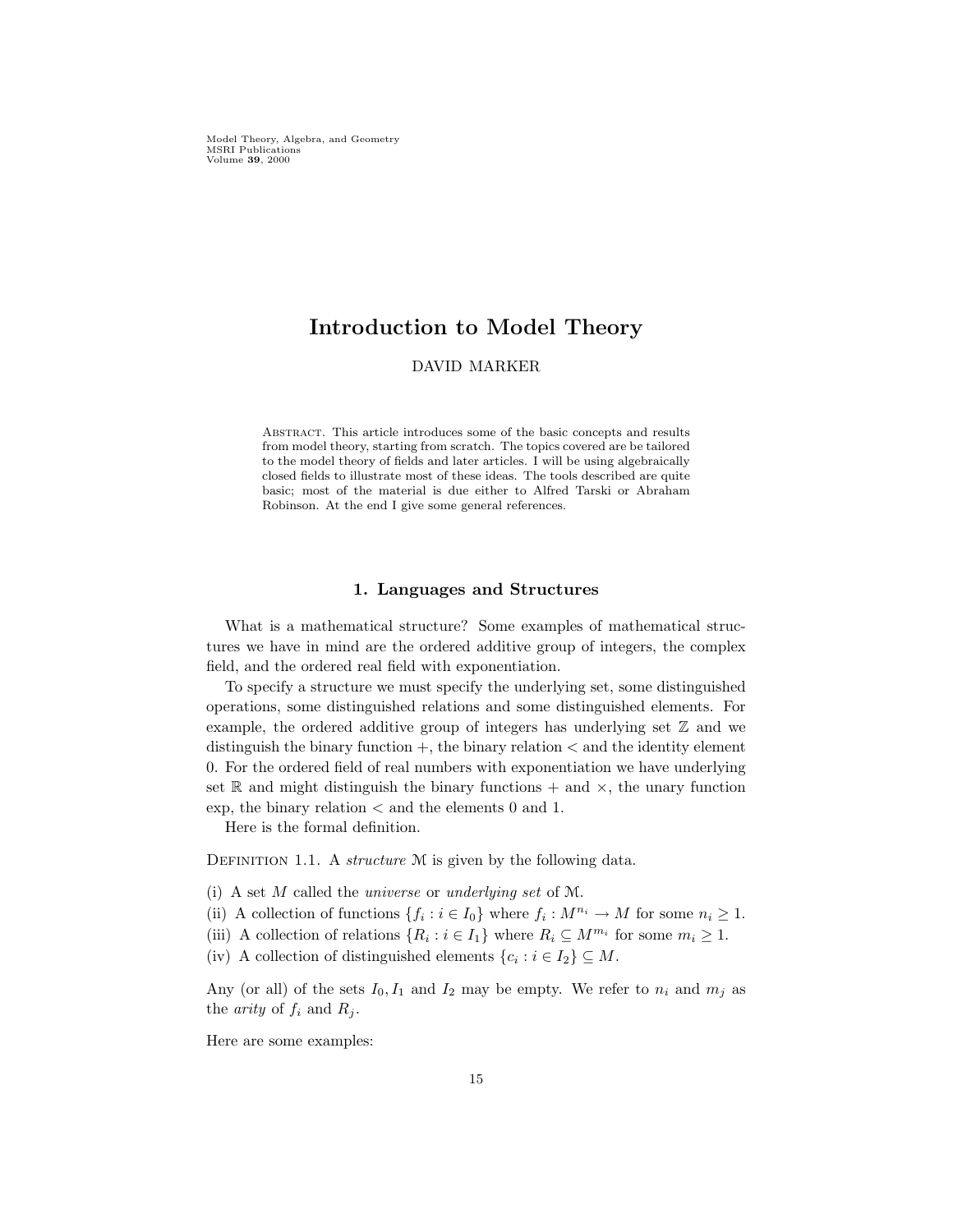- (1) The ordered field of real numbers has domain  $\mathbb{R}$ , binary functions  $+$ ,  $-$ ,  $\times$ , relation <, and distinguished elements 0 and 1.
- (2) The valued field of p-adic numbers has domain  $\mathbb{Q}_p$ , binary functions  $+$ ,  $-$ ,  $\times$ , distinguished elements 0 and 1, and a unary relation  $\mathbb{Z}_p$ , for the ring of integers.

In mathematical logic we study structures by examining the sentences of first order logic true in those structures. To any structure we attach a language L where we have an  $n_i$ -ary function symbol  $\hat{f}_i$  for each  $f_i$ , an  $m_i$ -ary relation symbol  $\hat{R}_i$  for each  $R_i$  and constant symbols  $\hat{c}_i$  for each  $c_i$ .

An  $\mathcal{L}\text{-}structure$  is a structure M where we can interpret all of the symbols of  $\mathcal L$ . For example, let  $\mathcal L$  be the language where we have a binary function symbol  $\hat{\chi}$  and a constant symbol  $\hat{1}$ . The following are examples of  $\hat{\mathcal{L}}$ -structures:

- (1)  $\mathcal{M}_1$  has underlying set Q. We interpret  $\hat{\times}$  as  $\times$  and  $\hat{1}$  as 1.
- (2)  $\mathcal{M}_2$  has underlying set  $\mathbb{Z}$ . We interpret  $\hat{\times}$  as  $+$  and  $\hat{1}$  as 0.

Of course we also could take the natural interpretation of  $\mathcal L$  in  $\mathbb Z$ .

(3) M<sub>3</sub> has underlying set  $\mathbb{Z}$ . We interpret  $\hat{\times}$  as  $\times$  and  $\hat{1}$  as 1.

DEFINITION. If M and N are  $\mathcal{L}\text{-structures with underlying sets }M\text{ and }N,$ respectively, an  $\mathcal{L}\text{-}embedding \sigma : M \to N$  is an injective map that preserves the interpretation of all function symbols, relation symbols and constant symbols of  $\mathcal{L}$ . An  $\mathcal{L}$ -isomorphism is a bijective  $\mathcal{L}$ -embedding.

We say that M is a substructure of N (and write  $M \subset N$ ) if  $M \subset N$  and the inclusion map is an  $\mathcal{L}\text{-}embedding.$ 

Formulas in our language are finite strings made from the symbols of  $\mathcal{L}$ , the equality relation =, variables  $x_0, x_1, \ldots$ , the logical connectives  $\exists, \wedge, \vee,$ quantifiers ∃ and ∀ and parentheses. (See the appendix on page 34 for precise definitions.) We interpret  $\exists, \wedge, \vee$  as "not", "and" and "or" and  $\exists$  and  $\forall$  as "there exists" and "for all". I will use  $x, y, z \dots$  and their subscripted varieties as variables and not use the symbol ˆ when no confusion arises.

Let  $\mathcal{L}_r$  be the language of rings, where we have binary function symbols +, − and  $\times$  and constant symbols 0 and 1. The language of ordered rings,  $\mathcal{L}_{\text{or}}$  is  $\mathcal{L}_{\text{r}}$ with an additional binary relation symbol  $\lt$ . (As usual we will write  $x+y$  instead of  $+(x, y)$  and  $x < y$  for  $\langle (x, y) \rangle$ . Here are some examples of  $\mathcal{L}_{\text{or}}$ -formulas:

$$
x_1 = 0 \quad \lor \quad x_1 > 0
$$
\n
$$
\exists x_2 \ x_2 \times x_2 = x_1
$$
\n
$$
\forall x_1 \ (x_1 = 0 \ \lor \ \exists x_2 \ x_2 \times x_1 = 1)
$$

Intuitively, the first formula asserts that  $x_1 \geq 0$ , the second asserts that  $x_1$  is a square and the third asserts that every nonzero element has a multiplicative inverse. We would like to define what it means for a formula to be true in a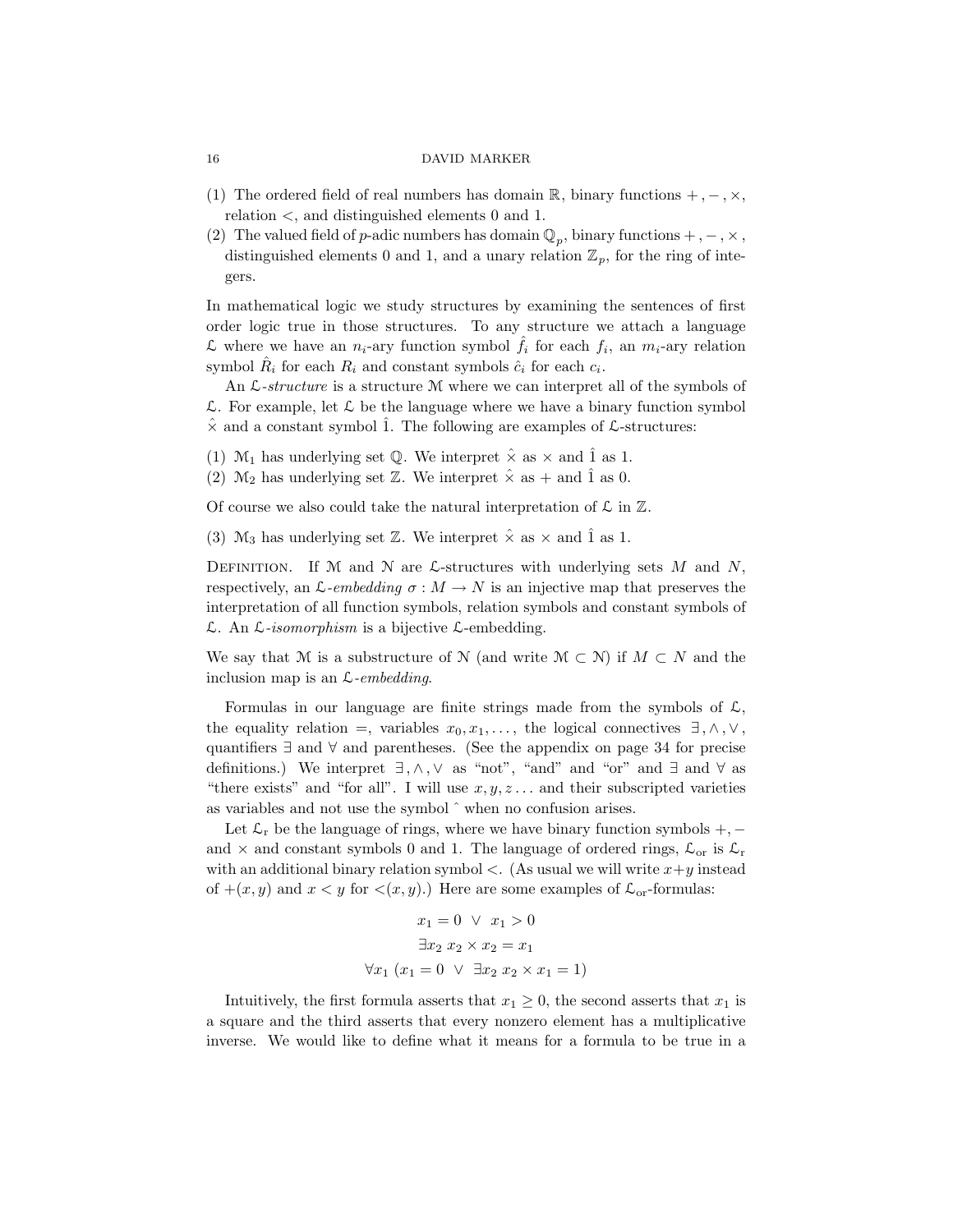structure, but these examples already show one difficulty. While in any  $\mathcal{L}_{\text{or}}$ structure the third formula will either be true or false, the first two formulas express a property which may or may not be true of elements of the structure.

We say that a variable *occurs freely* in a formula  $\phi$  if it is not inside the scope of a quantifier; otherwise we say it is *bound*. For example,  $x_1$  is free in the first two formulas and bound in the third, while  $x_2$  is bound in both formulas.

We call a formula a *sentence* if it has no free variables. For any  $\mathcal{L}\text{-structure}$ each sentence of L is either true or false. Let  $\phi$  be a sentence. We say that M is a model of  $\phi$ , and write  $\mathcal{M} \models \phi$ , if and only if  $\phi$  is true in M.

We often write  $\phi(x_1, \ldots, x_n)$  to show that the variables  $x_1, \ldots, x_n$  are free in the formula  $\phi$ . We think of  $\phi(x_1, \ldots, x_n)$  as describing a property of *n*tuples from M. For example, the  $\mathcal{L}_{or}$ -formula  $\exists x_2 \ x_2 \times x_2 = x_1$  has the single free variable  $x_1$  and describes the property " $x_1$  is a square". If  $a_1, \ldots, a_n$  are elements of M we say  $\mathcal{M} \models \phi(a_1, \ldots, a_n)$  if the property expressed by  $\phi$  is true of the tuple  $(a_1, \ldots, a_n)$ .

We say that two  $\mathcal{L}\text{-structures } \mathcal{M}$  and  $\mathcal{N}$  are *elementarily equivalent* if for all L-sentences  $\mathcal{M} \models \phi \Leftrightarrow \mathcal{N} \models \phi$ .

PROPOSITION 1.2. If  $M$  and  $N$  are isomorphic, then they are elementarily equivalent.

PROOF. Show by induction on formulas that if  $\phi(x_1, \ldots, x_n)$  is a formula,  $\sigma$ :  $M \to N$  is an isomorphism and  $a_1, \ldots, a_n \in M$ , then

$$
\mathcal{M} \models \phi(a_1, \dots, a_n) \iff \mathcal{N} \models \phi(\sigma(a_1), \dots, \sigma(a_n)). \square
$$

We say that an L-embedding  $f : \mathcal{M} \to \mathcal{N}$  is *elementary* if for any  $a_1, \ldots, a_n \in M$ and any formula  $\phi(x_1, \ldots, x_n)$ 

$$
\mathcal{M} \models \phi(a_1, \dots, a_n) \iff \mathcal{N} \models \phi(f(a_1), \dots, f(a_n)).
$$

If  $\mathcal{M} \subset \mathcal{N}$  we say that M is an *elementary substructure* if the inclusion map is elementary.

DEFINITION. We say that a set  $X \subset M^n$  is *definable* in the L-structure M if there is a formula  $\phi(x_1, \ldots, x_{n+m})$  and elements  $b_1, \ldots, b_m \in M$  such that

 $X = \{(a_1, \ldots, a_n) : \mathcal{M} \models \phi(a_1, \ldots, a_n, b_1, \ldots, b_m)\}.$ 

We say that X is A-definable or definable over A, where  $A \subseteq M$ , if we can choose that  $b_1, \ldots, b_m \in A$ . For example, if  $m = 0$  we say X is  $\emptyset$ -definable.

For example,  $\{x : x > \pi\}$  is definable over R but not  $\emptyset$ -definable, while  $\{x : x > \pi\}$ For example,  $\{x : x > \pi\}$  is definable over  $\mathbb{K}$  but not  $\emptyset$ -definable, while  $\{x : x > \sqrt{2}\}$  is  $\emptyset$ -definable by the formula  $x \times x > 1 + 1 \land x > 0$ . In the field  $(\mathbb{Q}_p, +, -, \times, 0, 1)$  if  $p \neq 2$  we can define the valuation ring  $\mathbb{Z}_p$  by the formula  $\exists y \; y^2 = px^2 + 1.$ 

We can give a very simple characterization of the definable sets.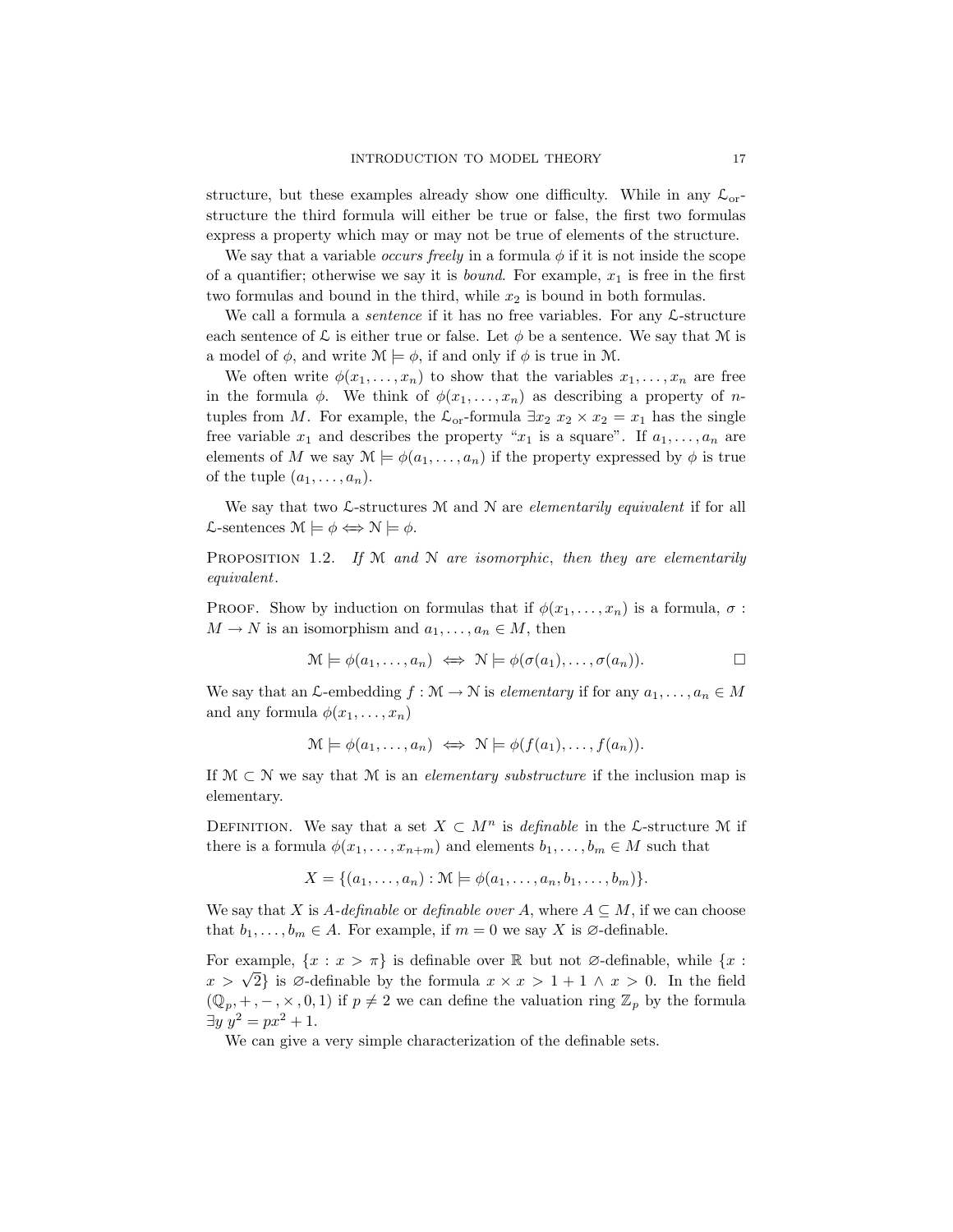PROPOSITION 1.3. Suppose that  $D_n$  is a collection of subsets of  $M^n$  for all  $n \geq 1$  such that  $\mathcal{D} = (D_n : n \geq 1)$  is the smallest collection satisfying the following conditions:

(i)  $M^n \in D_n$ .

(ii) For all n-ary functions  $f$  of  $M$ , the graph of  $f$  is in  $D_{n+1}$ .

(iii) For all n-ary relations R of M,  $R \in D_n$ .

(iv) For all  $i, j \leq n$ ,  $\{(x_1, \ldots, x_n) \in M^n : x_i = x_j\} \in D_n$ .

(v) Each  $D_n$  is closed under complement, union and intersection.

(vi) If  $X \in D_m$  and  $\pi : M^n \to M^m$  is the projection map  $(x_1, \ldots, x_n) \mapsto$  $(x_{i_1},...,x_{i_m}),$  then  $\pi^{-1}(X) \in D_n$ .

(vii) If  $X \in D_n$  and  $\pi$  is as above, then  $\pi(X) \in D_m$ .

(viii) If  $X \in D_{n+m}$  and  $b \in M^m$ , then  $\{a \in M^n : (a, b) \in X\} \in D_n$ .

Then  $X \subseteq M^n$  is definable if and only if  $X \in D_n$ .

# 2. Theories

An  $\mathcal{L}\text{-}theory$  is a set of  $\mathcal{L}\text{-}sentences$ . Theories arise naturally as we attempt to axiomatize the properties of mathematical structures. For example, if  $\mathcal{L}_{r}$  is the language of rings we can write down the field axioms as  $\mathcal{L}_{r}$  sentences. We can give the theory of algebraically closed fields (ACF) by taking the field axioms plus, for each  $n \geq 1$ , the axiom

$$
\forall x_0 \ \forall x_1 \ \dots \ \forall x_{n-1} \ \exists y \ y^n + x_{n-1} y^{n-1} + \dots + x_1 y + x_0 = 0.
$$

If T is an L-theory, we say  $\mathcal{M} \models T$  if  $\mathcal{M} \models \phi$  for all  $\phi \in T$ . We say that an L-sentence  $\phi$  is a *logical consequence* of an L-theory T (and write  $T \models \phi$ ) if and only if  $\mathcal{M} \models \phi$  for all  $\mathcal{M} \models T$ . For example, ACF  $\models \forall x \; \forall y \; \exists z \; x^2 + y^2 = z^2$ .

THEOREM 2.1 (GÖDEL'S COMPLETENESS THEOREM, FIRST VERSION).  $T \models \phi$ if and only if there is a formal proof of  $\phi$  using assumptions from T.

This has a very useful reformulation with an important corollary. We say that an L-theory T is satisfiable if and only if there is an L-structure M with  $\mathcal{M} \models T$  and we say that  $T$  is consistent if and only if we cannot formally derive a contradiction from T.

THEOREM 2.2 (COMPLETENESS THEOREM, SECOND VERSION). T is satisfiable if and only if  $T$  is consistent. Moreover if  $T$  has infinite models then  $T$  has a model where the underlying set has cardinality  $\kappa$ , for all  $\kappa \geq |\mathcal{L}| + \aleph_0$ .

This has an easy consequence, which is the cornerstone of model theory.

THEOREM 2.3 (COMPACTNESS THEOREM). If every finite subset of  $T$  is satisfiable, then  $T$  is satisfiable.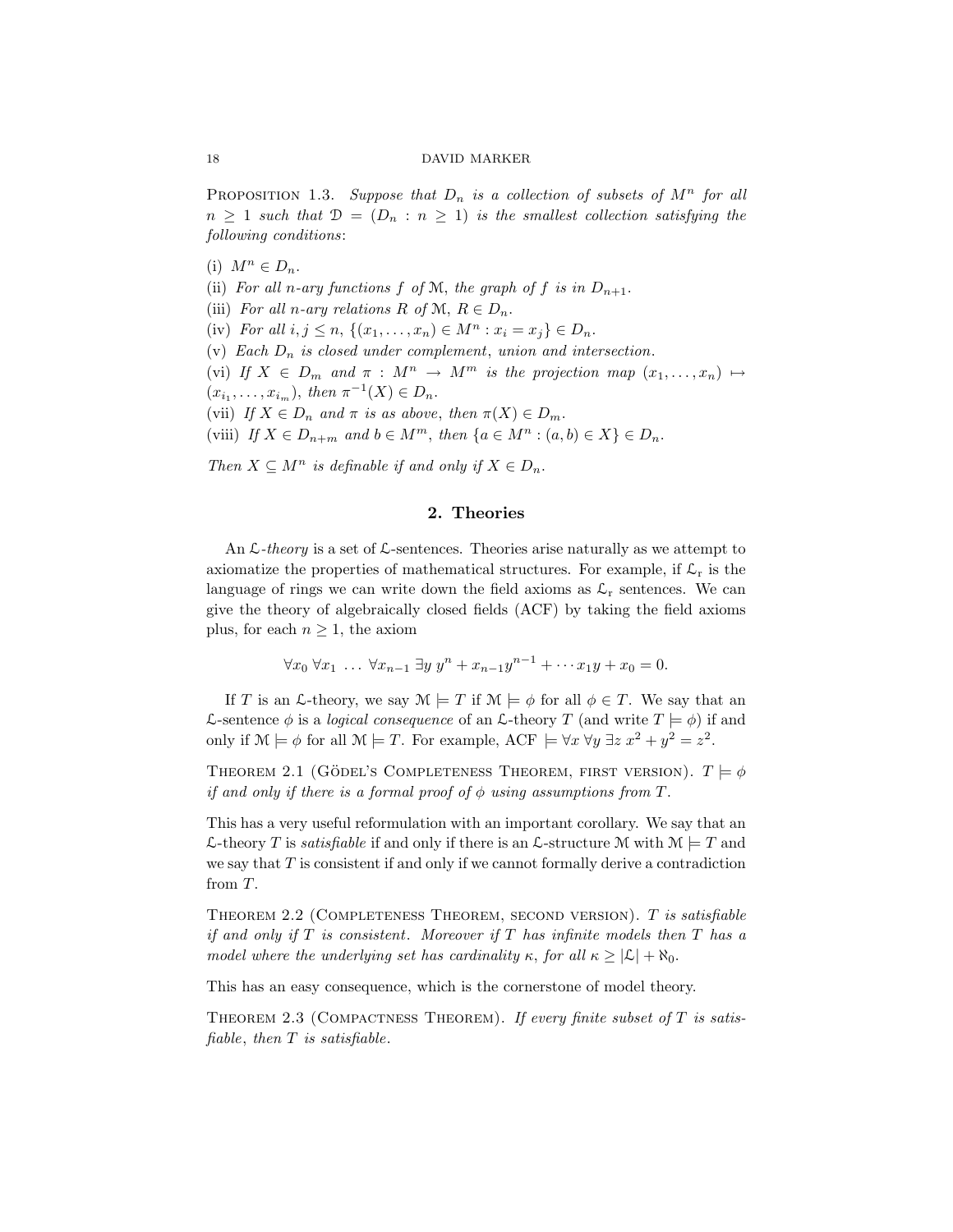PROOF. If  $T$  is not satisfiable, then by Theorem 2.2 there is a proof of a contradiction from  $T$ . As proofs use only finitely many assumptions from  $T$  there is a finite inconsistent subset of  $T$ .

An important question when we try to axiomatize the properties of a structure is whether we have said everything we can say. An  $\mathcal{L}\text{-theory }T$  is *complete* if for all L-sentences  $\phi$  either  $T \models \phi$  or  $T \models \neg \phi$ . Another way to say this is that a theory is complete if any two models are elementarily equivalent.

The easiest way to get a complete theory is to take the complete theory of a structure. If M is a structure, let  $\text{Th}(\mathcal{M}) = \{\phi : \mathcal{M} \models \phi\}.$ 

Gödel's incompleteness theorem says that Peano axioms are not complete (and there is no reasonable way to complete them). It is easy to see that ACF is not complete as it does not decide the characteristic: For  $p$  a prime number let  $\psi_p$  be the sentence

$$
\forall x \ \underbrace{x + \dots + x}_{p \ \text{times}} = 0.
$$

Clearly neither  $\psi_p$  nor  $\neg \psi_p$  is a logical consequence of ACF. But this is the only obstruction. Let  $ACF_p$  be the theory obtained by adding  $\psi_p$  to ACF and let ACF<sub>0</sub> be the theory obtained by adding to ACF the sentences  $\{\neg \psi_p : p \neq 0\}$ prime }. We show shortly that  $\text{ACF}_p$  is complete.

If  $\kappa$  is a cardinal, we say that a theory T is  $\kappa$ -categorical if any two models of T where the underlying set has cardinality  $\kappa$  are isomorphic. Since algebraically closed fields are determined up to isomorphism by their characteristic and transcendence degree it is easy to see that  $\text{ACF}_p$  is  $\kappa$ -categorical for all  $\kappa \geq \aleph_1$ .

PROPOSITION 2.4 (VAUGHT'S TEST). If all models of T are infinite and T is  $\kappa$ -categorical for some infinite cardinal  $\kappa$ , then T is complete.

PROOF. Suppose not. Then  $T \cup {\phi}$  and  $T \cup {\neg \phi}$  are satisfiable. By 2.2 we can find  $\kappa$  and M and N of cardinality  $\kappa$  such that  $\mathcal{M} \models T + \phi$  and  $\mathcal{N} \models T + \neg \phi$ . But this is impossible, as M must be isomorphic to  $N$ .

Thus  $ACF_p$  is complete for  $p \geq 0$ . This can be thought of as a version of the Lefschetz principle.

COROLLARY 2.5. Let  $\phi$  be an  $\mathcal{L}_{r}$ -sentence. The following statements are equivalent.

- (i)  $\phi$  is true in the complex numbers.
- (ii)  $\phi$  is true in every algebraically closed field of characteristic zero.
- (iii)  $\phi$  is true in some algebraically closed field of characteristic zero.

(iv) There are arbitrarily large primes p such that  $\phi$  is true in some algebraically closed field of characteristic p.

(v) There is an m such that for all  $p > m$ ,  $\phi$  is true in all algebraically closed fields of characteristic p.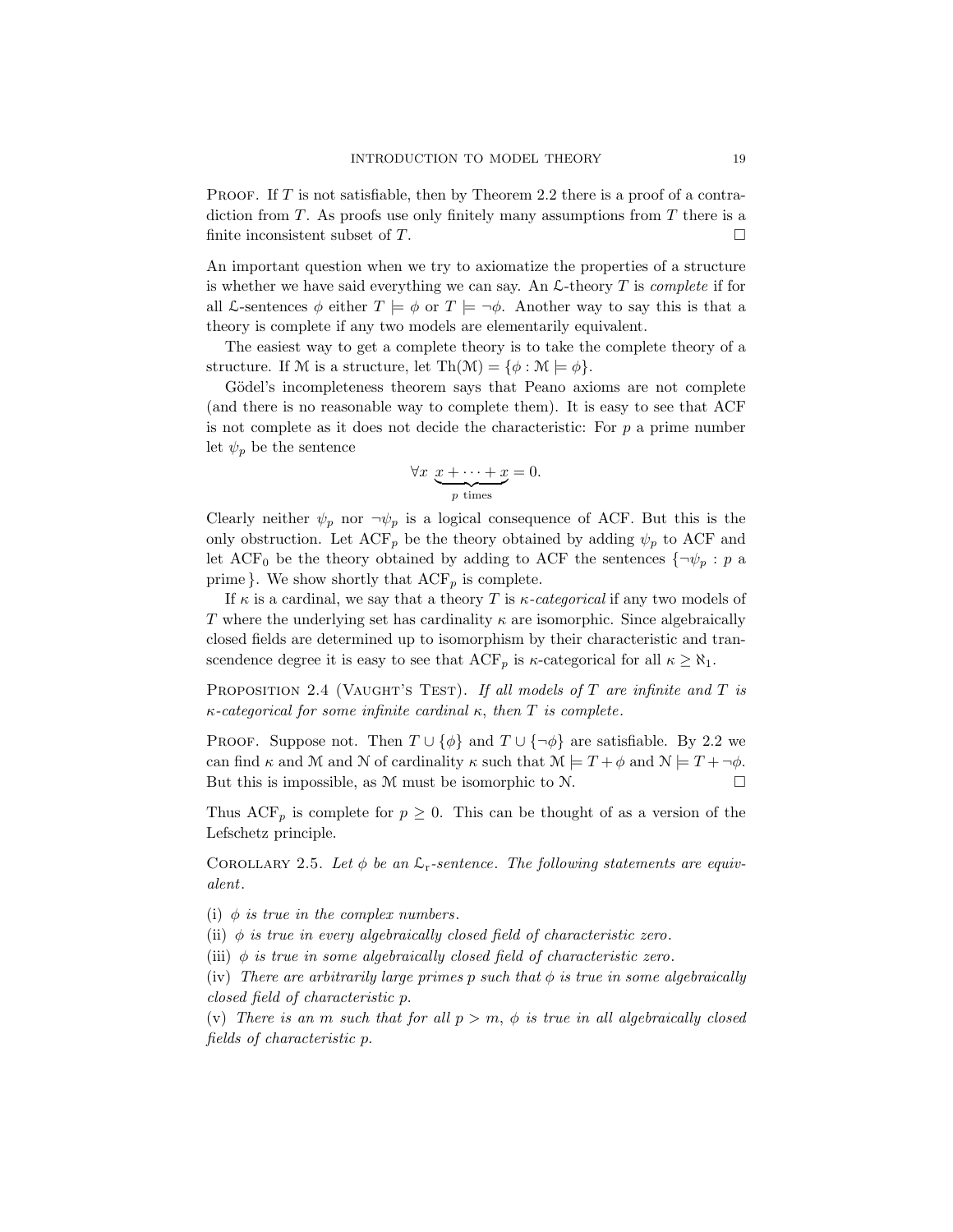PROOF. The equivalence of (i)–(iii) is just the completeness of ACF<sub>0</sub> and (v)  $\Rightarrow$ (iv) is obvious.

For (ii)  $\Rightarrow$  (v) suppose ACF<sub>0</sub>  $\models \phi$ . By the completeness theorem, there is a proof of  $\phi$  from ACF<sub>0</sub>. That proof only uses finitely many assertions  $\neg \psi_q$ ; thus, for large enough p,  $ACF_p \models \phi$ .

For (iv)  $\Rightarrow$  (ii) suppose ACF<sub>0</sub>  $\models \phi$ . By completeness ACF<sub>0</sub>  $\models \neg \phi$ . By the above argument,  $ACF_p \models \neg \phi$  for sufficiently large p; thus (iv) fails.  $\Box$ 

This result has a striking application.

THEOREM 2.6 (Ax). Let  $F: \mathbb{C}^n \to \mathbb{C}^n$  be an injective polynomial map. Then F is surjective.

PROOF. Suppose not. Let  $X = (X_1, \ldots, X_n)$ . Let  $F(X)$  be a counterexample, with coordinate functions  $F_1(X), \ldots, F_n(X)$ , each  $F_i \in \mathbb{C}[X]$  having degree at most d. There is an  $\mathcal{L}\text{-sentence }\Phi_{n,d}$  such that, for K a field,  $K \models \Phi_{n,d}$  if and only if every injective polynomial map  $G: K^n \to K^n$  whose coordinate functions have degree at most d is surjective. We can quantify over polynomials of degree at most d by quantifying over the coefficients. For example,  $\Phi_{2,2}$  is the sentence

$$
\forall a_{0,0} \forall a_{0,1} \forall a_{0,2} \forall a_{1,0} \forall a_{1,1} \forall a_{2,0} \forall b_{0,0} \forall b_{0,1} \forall b_{0,2} \forall b_{1,0} \forall b_{1,1} \forall b_{2,0}
$$
  
\n
$$
\left(\forall x_1 \forall y_1 \forall x_2 \forall y_2
$$
  
\n
$$
\sum a_{i,j} x_1^i y_1^j = \sum a_{i,j} x_2^i y_2^j \land \sum b_{i,j} x_1^i y_1^j = \sum b_{i,j} x_2^i y_2^j \rightarrow x_1 = x_2 \land y_1 = y_2\right)
$$
  
\n
$$
\rightarrow \forall u \forall v \exists x \exists y \sum a_{i,j} x^i y^j = u \land \sum b_{i,j} x^y y^j = v.
$$

If K is a finite field then  $K \models \Phi_{n,d}$ . It follows that  $\Phi_{n,d}$  holds in any increasing union of finite fields. In particular the algebraic closure of a finite field satisfies  $\Phi_{n,d}$ . Hence, by Corollary 2.5,  $\mathbb{C} \models \Phi_{n,d}$ , a contradiction.

Originally logicians looked for completeness results because they lead to decidability results.

COROLLARY 2.7. The theory  $ACF_p$  is decidable for  $p \geq 0$ . That is, for each p there is an algorithm which for each sentence  $\phi$  will determine if  $\text{ACF}_p \models \phi$ .

PROOF. By the completeness of  $ACF_p$  and the completeness theorem either there is a proof of  $\phi$  or a proof of  $\neg \phi$  from ACF<sub>p</sub>. We can systematically search all finite sequences of symbols and test each one to see if it is a valid proof of either  $\phi$  or  $\neg \phi$ . Eventually we will find one or the other.

# 3. Quantifier Elimination

Let F be a field. If  $p(X_1, ..., X_n) \in F[X_1, ..., X_n]$ , the zero set  $\{x \in F^n :$  $p(x) = 0$  is defined by a quantifier free  $\mathcal{L}_{r}$ -formula. We say that a subset of  $F<sup>n</sup>$  is *constructible* if it is a boolean combination of zero sets of polynomials in  $F[X_1, \ldots, X_n]$ . It is easy to see that the subsets of  $F^n$  defined by quantifier free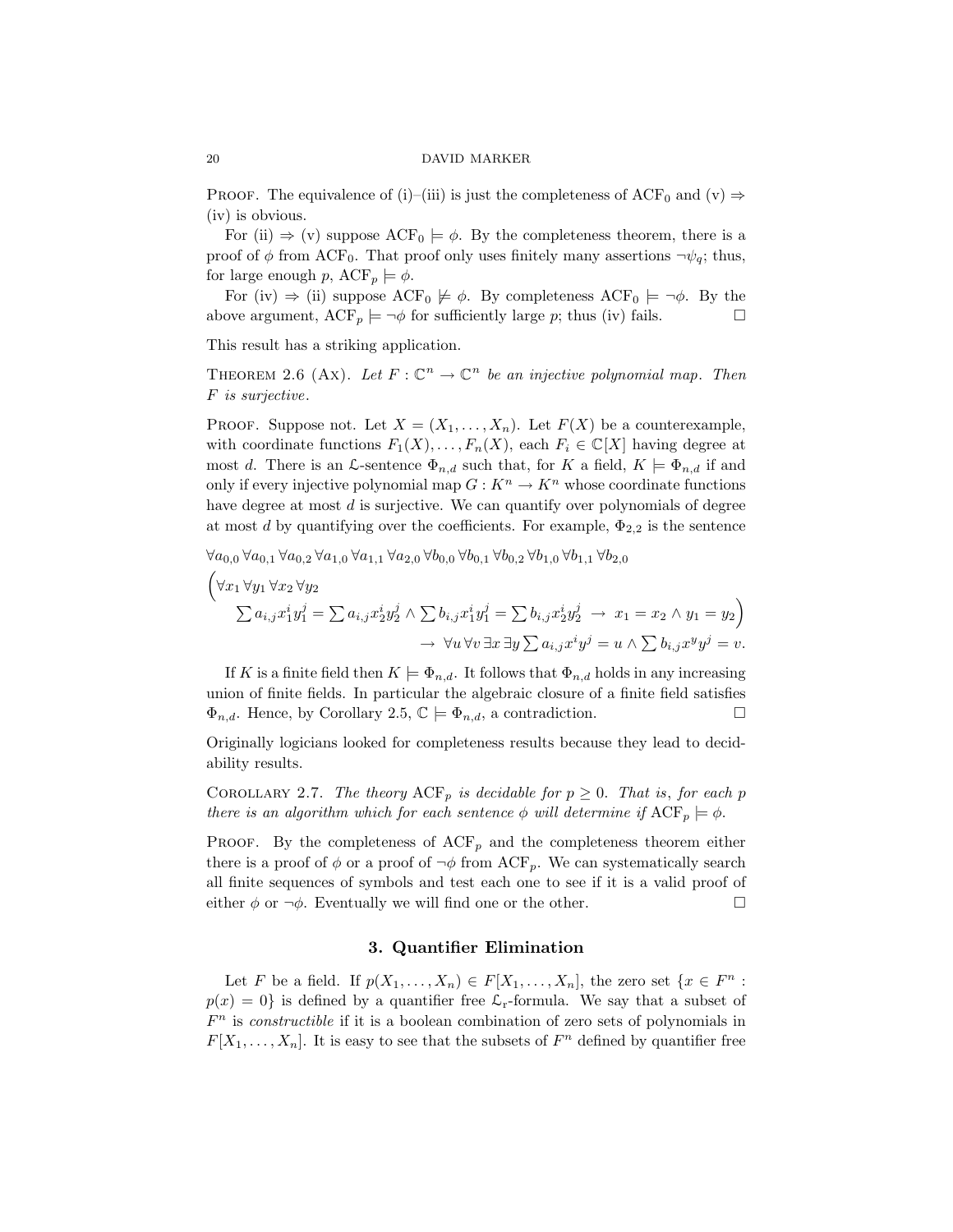formulas are exactly the constructible subsets of  $F<sup>n</sup>$ . If F is an algebraically closed field then Chevalley's theorem from algebraic geometry asserts that the projection of a constructible subset of  $F^{n+1}$  to  $F^n$  is constructible. Restating this model-theoretically, this says that every definable set is constructible.

This is of course not true for non-algebraically closed fields. In the reals we can define the ordering by

$$
x < y \iff \exists z \ z \neq 0 \land x + z^2 = y,
$$

but this is not a constructible subset of  $\mathbb{R}^2$ . Here this is the only problem. We say that a subset of an ordered field is *semialgebraic* if it is a boolean combination of zero sets of polynomials and polynomial inequalities (like  $\{x : p(x) > 0\}$ ). It is easy to see that the semialgebraic sets are exacty the sets defined by quantifier free  $\mathcal{L}_{or}$ -formulas. The Tarski–Seidenberg theorem says that in the reals (or more generally in a real closed field) the projection of a semialgebraic set is semialgebraic. Thus in the real field the definable sets are exactly the semialgebraic sets.

In model theory we study the definable sets of a structure. Quantifier elimination results are very useful, as often one can show the quantifier free definable sets have good geometric properties while the definable sets have strong closure properties. For example, suppose  $A \subseteq \mathbb{R}^n$  is semialgebraic. We want to show that the closure of  $A$  is also semialgebraic. Since  $A$  is definable there is an  $\mathcal{L}_{\text{or}}$ -formula  $\phi(x_1, \ldots, x_n, a_1, \ldots, a_m)$  that defines A. Then the formula

$$
\forall \varepsilon > 0 \ \exists y_1 \ \ldots \ \exists y_n \ \big( \phi(y_1, \ldots, y_n, a_1, \ldots, a_m) \land (x_1 - y_1)^2 + \cdots + (x_n - y_n)^2 < \varepsilon \big)
$$

defines the closure of A. Since the closure of A is definable it is semialgebraic.

In the structure  $(\mathbb{Q}, +, \times, 0, 1)$  we can also define the ordering by saying that the nonnegative elements are sums of four squares. Julia Robinson showed that the integers are definable in the field of rational numbers. By Gödel's incompleteness theorem this implies that the theory of the rational numbers is undecidable and the definable subsets are quite complicated.

There is a useful model-theoretic test for quantifier elimination.

THEOREM 3.1. Let  $\mathcal L$  be a language containing at least one constant symbol. Let T be an  $\mathcal{L}\text{-}theory$  and let  $\phi(v_1,\ldots,v_m)$  be an  $\mathcal{L}\text{-}formula$  with free variables  $v_1, \ldots, v_m$  (we allow the possibility that  $m = 0$ ). The following statements are equivalent:

(i) There is a quantifier free  $\mathcal{L}$ -formula  $\psi(v_1, \ldots, v_m)$  such that

$$
T \models \forall \bar{v} \ (\phi(\bar{v}) \leftrightarrow \psi(\bar{v})).
$$

(ii) If A and B are models of T,  $C \subseteq A$  and  $C \subseteq B$ , then  $A \models \phi(\bar{a})$  if and only if  $\mathcal{B} \models \phi(\bar{a})$  for all  $\bar{a} \in \mathcal{C}$ .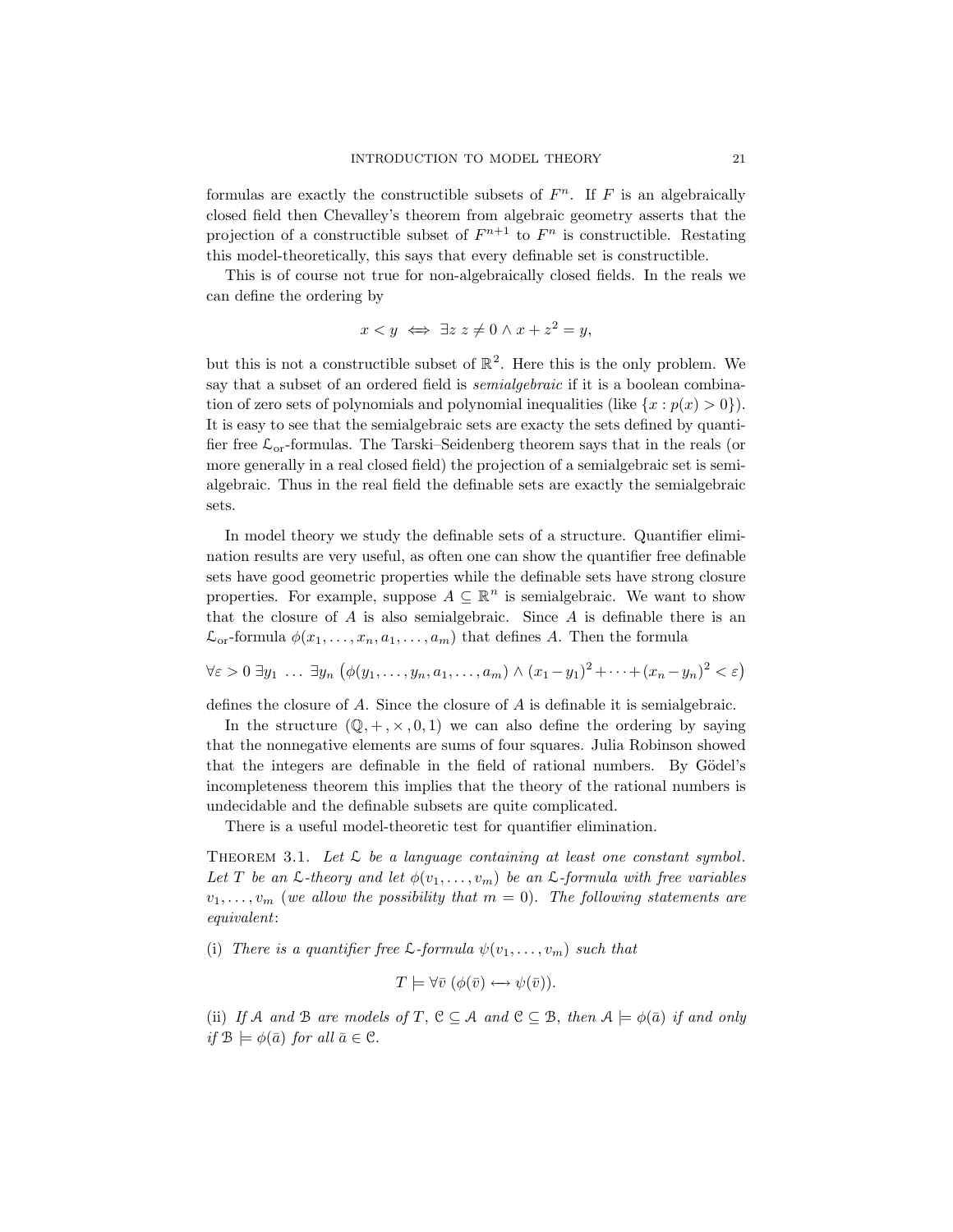PROOF. (i)  $\Rightarrow$  (ii): Suppose  $T \models \forall \bar{v} \ (\phi(\bar{v}) \leftrightarrow \psi(\bar{v}))$ , where  $\psi$  is quantifier free. Let  $\bar{a} \in \mathcal{C}$  where  $\mathcal{C}$  is a substructure of A and B and the later two structures are models of T. Since quantifier free formulas are preserved under substructure and extension

$$
\mathcal{A} \models \phi(\bar{a}) \iff \mathcal{A} \models \psi(\bar{a})
$$
  
\n
$$
\iff \mathcal{C} \models \psi(\bar{a}) \text{ (since } \mathcal{C} \subseteq \mathcal{A})
$$
  
\n
$$
\iff \mathcal{B} \models \psi(\bar{a}) \text{ (since } \mathcal{C} \subseteq \mathcal{B})
$$
  
\n
$$
\iff \mathcal{B} \models \phi(\bar{a}).
$$

(ii)  $\Rightarrow$  (i): First, if  $T \models \forall \overline{v} \; \phi(\overline{v})$ , then  $T \models \forall \overline{v} \; (\phi(\overline{v}) \leftrightarrow c = c)$ . Second, if  $T \models \forall \bar{v} \ \neg \phi(\bar{v}),$  then  $T \models \forall \bar{v} \ (\phi(\bar{v}) \leftrightarrow c \neq c).$  In fact, if  $\phi$  is not a sentence we could use " $v_1 = v_1$ " in place of  $c = c$ .

Thus we may assume that both  $\phi(\bar{v})$  and  $\neg \phi(\bar{v})$  are consistent with T.

Let  $\Gamma(\bar{v}) = {\psi(\bar{v}) : \psi$  is quantifier free and  $T \models \forall \bar{v} \ (\phi(\bar{v}) \rightarrow \psi(\bar{v}))\}.$  Let  $d_1, \ldots, d_m$  be new constant symbols. We will show that  $T + \Gamma(\bar{d}) \models \phi(\bar{d})$ . Thus by compactness there are  $\psi_1, \ldots, \psi_n \in \Gamma$  such that  $T \models \forall \bar{v} \ (\bigwedge \psi_i(\bar{v}) \to \phi(\bar{v}))$ . So  $T \models \forall \bar{v} \; (\bigwedge \psi_i(\bar{v}) \leftrightarrow \phi(\bar{v}))$  and  $\bigwedge \psi_i(\bar{v})$  is quantifier free. We need only prove the following claim.

CLAIM.  $T + \Gamma(\bar{d}) \models \phi(\bar{d}).$ 

Suppose not. Let  $A \models T + \Gamma(\bar{d}) + \neg \phi(\bar{d})$ . Let C be the substructure of A generated by d. (Note: if  $m = 0$  we need the constant symbol to ensure C is non-empty.)

Let  $Diag(\mathcal{C})$  be the set of all atomic and negated atomic formulas with parameters from C that are true in C.

Let  $\Sigma = T + \text{Diag}(\mathcal{C}) + \phi(\bar{d})$ . If  $\Sigma$  is inconsistent, then there are quantifier free formulas quantifier free formulas  $\psi_1(\overline{d}), \ldots, \psi_n(\overline{d}) \in \text{Diag}(\mathcal{C}),$  such that  $T \models$  $\forall \bar{v} \; (\bigwedge \psi_i(\bar{v}) \to \neg \phi(\bar{v}))$ . But then  $T \models \forall \bar{v} \; (\phi(\bar{v}) \to \bigvee \neg \psi_i(\bar{v}))$ . So  $\bigvee \neg \psi_i(\bar{v}) \in \Gamma$ and  $\mathcal{C} \models \bigvee \neg \psi_i(\overline{d})$ , a contradiction. Thus  $\Sigma$  is consistent.

Let  $\mathcal{B} \models \Sigma$ . Since  $\Sigma \supseteq \text{Diag}(\mathcal{C})$ , we may assume that  $\mathcal{C} \subseteq \mathcal{B}$ . But since  $A \models \neg \phi(\overline{d}), B \models \neg \phi(\overline{d}),$  a contradiction.

The next lemma shows that to prove quantifier elimination for a theory we need only prove quantifier elimination for formulas of a very simple form.

LEMMA 3.2. Suppose that, for every quantifier free  $\mathcal{L}$ -formula  $\theta(\bar{v}, w)$ , there is a quantifier free  $\psi(\bar{v})$  such that  $T \models \forall \bar{v} \ (\exists w \ \theta(\bar{v}, w) \leftrightarrow \psi(\bar{v}))$ . Then every  $\mathcal{L}$ -formula  $\phi(\bar{v})$  is provably equivalent to a quantifier free  $\mathcal{L}$ -formula.

PROOF. We prove this by induction on the complexity of  $\phi$ . The result is clear if  $\phi(\bar{v})$  is quantifier free.

For  $i = 0, 1$  suppose that  $T \models \forall \bar{v} \ (\theta_i(\bar{v}) \leftrightarrow \psi_i(\bar{v}))$ , where  $\psi_i$  is quantifier free. If  $\phi(\bar{v}) = \neg \theta_0(\bar{v})$ , then  $T \models \forall \bar{v} \ (\phi(\bar{v}) \leftrightarrow \neg \psi_0(\bar{v}))$ .

If  $\phi(\bar{v}) = \theta_0(\bar{v}) \wedge \theta_1(\bar{v})$ , then  $T \models \forall v \ (\phi(\bar{v}) \leftrightarrow (\psi_0(\bar{v}) \wedge \psi_1(\bar{v}))).$ 

In either case  $\phi$  is provably equivalent to a quantifier free formula.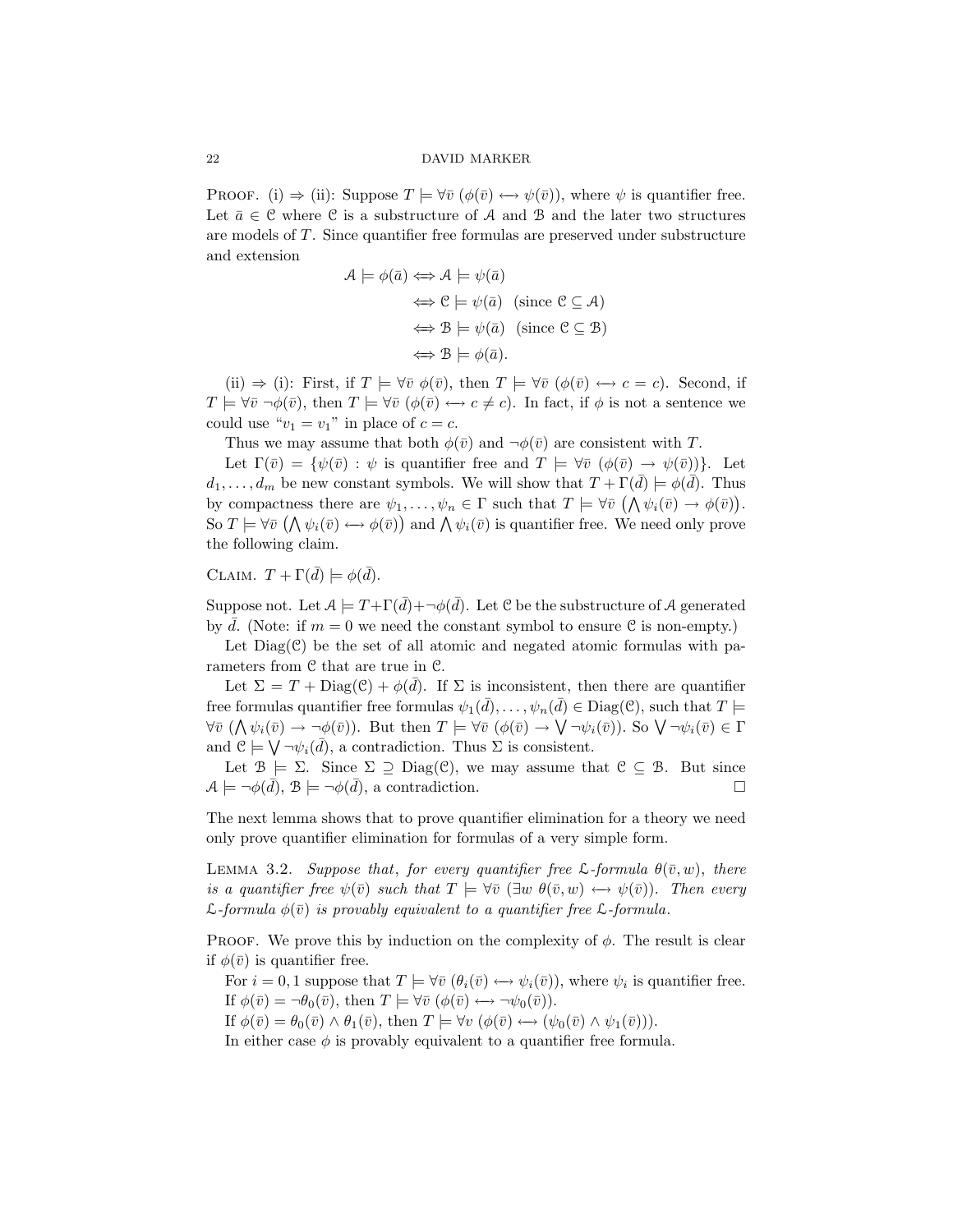Suppose that  $T \models \forall \overline{v} \ (\theta(\overline{v}, w) \leftrightarrow \psi_0(\overline{v}, w))$ , where  $\psi$  is quantifier free. Suppose  $\phi(\bar{v}) = \exists w \; \theta(\bar{v}, w)$ . Then  $T \models \forall \bar{v} \; (\phi(\bar{v}) \leftrightarrow \exists w \; \psi(\bar{v}, w))$ . By our assumptions there is a quantifier free  $\psi(\bar{v})$  such that

$$
T \models \forall \bar{v} \ (\exists w \ \psi_0(\bar{v}, w) \longleftrightarrow \psi(\bar{v})).
$$

But then  $T \models \forall \bar{v} \ (\phi(\bar{v}) \leftrightarrow \psi(\bar{v}))$ .

Thus to show that  $T$  has quantifier elimination we need only verify that condition (ii) of Theorem 3.1 holds for every formula  $\phi(\bar{v})$  of the form  $\exists w \theta(\bar{v}, w)$ , where  $\theta(\bar{v}, w)$  is quantifier free.

THEOREM 3.3. The theory ACF has quantifier elimination.

**PROOF.** Let F be a field and let K and L be algebraically closed extensions of F. Suppose  $\phi(v,\bar{w})$  is a quantifier free formula,  $\bar{a} \in F$ ,  $b \in K$  and  $K \models \phi(b,\bar{a})$ . We must show that  $L \models \exists v \phi(v, \bar{a})$ .

There are polynomials  $f_{i,j}, g_{i,j} \in F[X]$  such that  $\phi(v, \bar{a})$  is equivalent to

$$
\bigvee_{i=1}^{l} \left( \bigwedge_{j=1}^{m} f_{i,j}(v) = 0 \wedge \bigwedge_{j=1}^{n} g_{i,j}(v) \neq 0 \right).
$$

Then  $K \models \bigwedge_{j=1}^m f_{i,j}(b) = 0 \wedge \bigwedge_{j=1}^n g_{i,j}(b)$  for some *i*.

Let  $\hat{F}$  be the algebraic closure of F. We can view  $\hat{F}$  as a subfield of both K and L. If any  $f_{i,j}$  is not identically zero for  $j = 1, \ldots, m$ , then  $b \in \hat{F} \subseteq L$  and we are done.

Otherwise, since

$$
\bigwedge_{i=1}^{n} g_{i,j}(b) \neq 0,
$$

 $g_{i,j}(X) = 0$  has finitely many solutions. Let  $\{c_1, \ldots, c_s\}$  be all of the elements of L where some  $g_{i,j}$  vanishes for  $j = 1, \ldots, m$ . If we pick any element d of L with  $d \notin \{c_1, \ldots, c_s\}$ , then  $L \models \phi(d, \bar{a})$ .

The next result summarizes some simple applications.

COROLLARY 3.4. Let  $K$  be an algebraically closed field.

(i) If  $X \subset K$  is definable, then either X or  $K \setminus X$  is finite. (This property is called strong minimality).

(ii) Suppose  $f: K \to K$  is definable. If K has characteristic zero, there is a rational function g such that  $f(x) = g(x)$  for all but finitely many x. If K has characteristic p there is a rational function g and  $n \geq 0$  such that  $f(x) = g(x)^{1/p^n}$ for all but finitely many x.

PROOF. (i) X is a boolean combination of sets of the form  $\{x : f(x) = 0\}$  and these sets are finite.

(ii) Assume K has characteristic 0 (the  $p > 0$  case is similar). Let L be an elementary extension of K and let  $a \in L \setminus K$ . If  $\sigma$  is any automorphism of L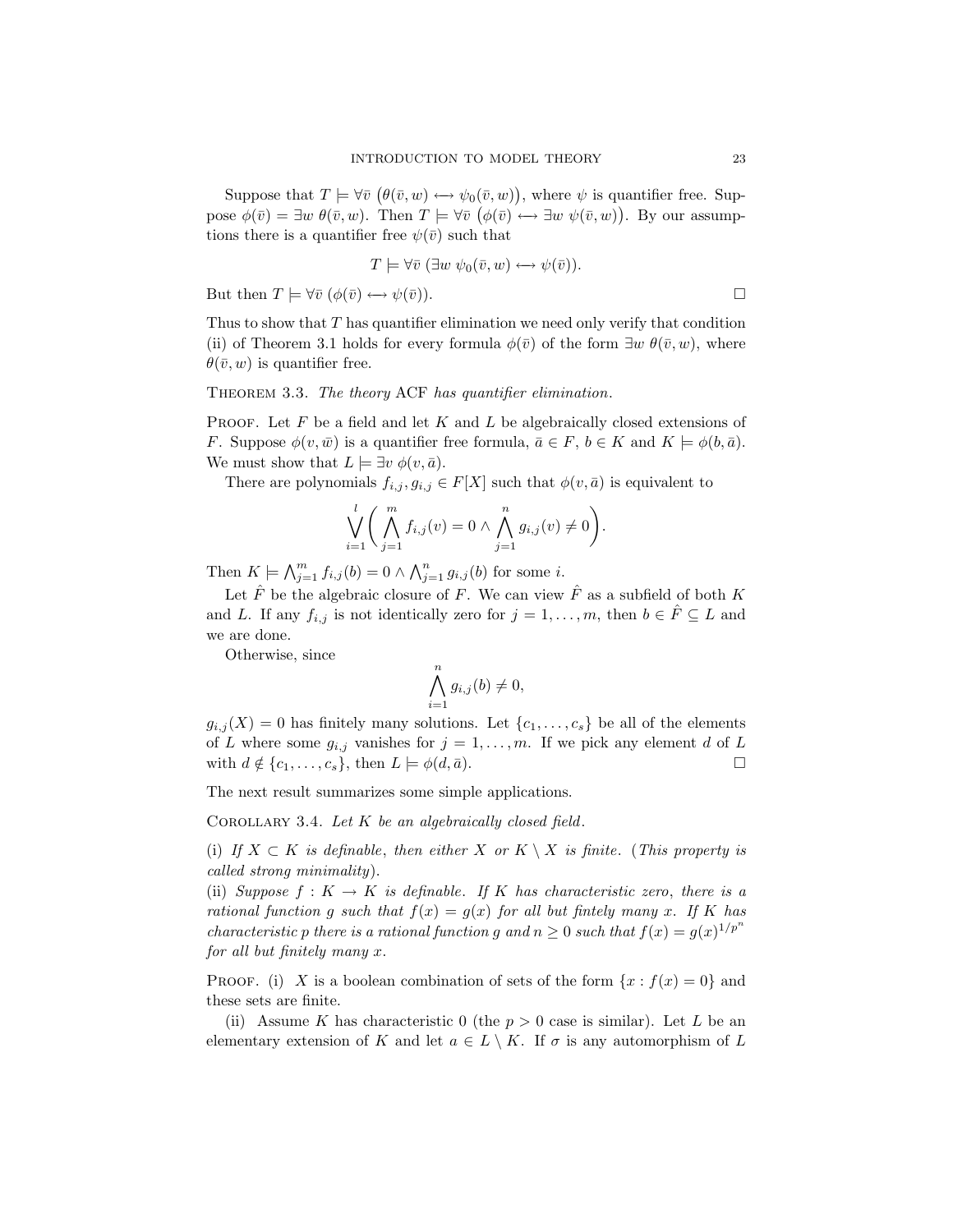fixing  $K(a)$ , then  $\sigma(f(a)) = f(a)$ . But then  $f(a) \in K(a)$ . Thus there is a rational function  $g \in K(X)$  such that  $f(a) = g(a)$ . The set  $\{x \in K : f(x) = g(x)\}\$ is either finite or cofinite by (i). If it has size  $N$ , then the fact that it has exactly  $N$ elements is expressed by a sentence true of  $L$  and  $K$ . Then  $L$  would not contain any new elements of this set. Thus  $f(x) = g(x)$  for all but finitely many x.  $\square$ Indeed, (in characteristic zero) if  $f$  is definable there is a Zariski open  $O$  and a rational function g such that  $f|O = g|O$ .

The quantifer elimination test has many other applications. For example, consider RCF, the theory of real closed ordered fields in the language  $\mathcal{L}_{or}$ . The axioms for RCF consist of:

- (i) the axioms for ordered fields;
- (ii)  $\forall x > 0 \ \exists y \ y^2 = x;$
- (iii) the axiom  $\forall x_0 \dots \forall x_{n-1} \exists y \ y^n + x_{n-1}y^{n-1} + \dots + x_0 = 0$  for each odd  $n > 0$ .

Clearly RCF is part of the  $\mathcal{L}_{or}$ -theory of the real field. We will see shortly that this theory is complete and hence axiomatizes the complete theory of the real field. First we show RCF has quantifier elimination. We use the algebraic facts that every ordered field has a unique real closed algebraic extension and over a real closed field any polynomial in one variable factors into a product of linear and irreducible quadratic factors (see [Lang 1984, Section XI.2], for example).

THEOREM 3.5. The theory RCF has quantifier elimination in  $\mathcal{L}_{\text{or}}$ .

PROOF. We apply Theorem 3.1. Let  $F_0$  and  $F_1$  be models of RCF and let  $(R, <)$ be a common substructure. Then  $(R, <)$  is an ordered domain. Let L be the real closure of the fraction field of  $R$ . By the uniqueness of real closures we can may assume that  $(L, <)$  is a substructure of  $F_0$  and  $F_1$ . Suppose  $\phi(v, \bar{w})$  is quantifier free,  $\bar{a} \in R$ ,  $b \in F_0$  and  $F_0 \models \phi(b, \bar{a})$ . We need to show that  $F_1 \models \exists v \; \phi(v, \bar{a})$ . It suffices to show that  $L \models \exists v \phi(v, \bar{a})$ .

As in the proof of Theorem 3.3 (and fooling around with the order), we may assume that there are polynomials  $f_1, \ldots, f_n, g_1, \ldots, g_m \in R[X]$  such that  $\phi(v, \bar{a})$  is

$$
\bigwedge_{i=1}^{n} f_i(v) = 0 \, \wedge \bigwedge_{i=1}^{m} g_i(v) > 0.
$$

If any of the  $f_i$  is not zero, then since  $\phi(b,\bar{a})$ , b is algebraic over R and thus in L. So we may assume  $\phi(v, \bar{a})$  is

$$
\bigwedge_{i=1}^{m} g_i(v) > 0.
$$

Since L is a real closed field, we can factor each  $g_i$  as a product of factors of the form  $(X - c)$  and  $(X^2 + bX + c)$ , where  $b^2 - 4c < 0$ . The linear factors change sign at c, while the quadratic factors do not change signs. If follows that we can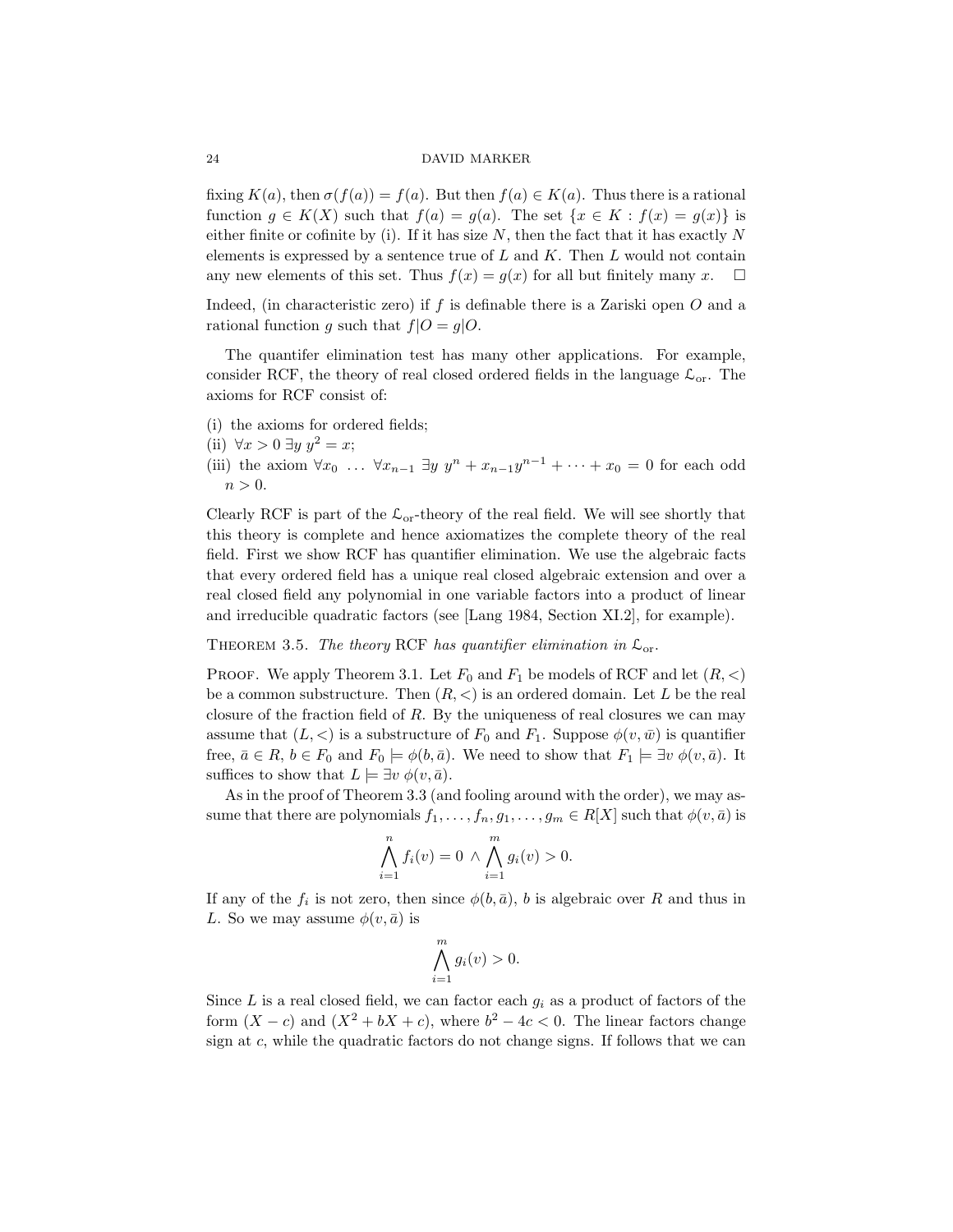find  $\alpha_1, \ldots, \alpha_l \in L \cup \{-\infty\}$  and  $\beta_1, \ldots, \beta_l \in L \cup \{+\infty\}$  such that, for  $v \in F_0$ ,  $\phi(v, \bar{a})$  if and only if

$$
\bigvee_{i=1}^{l} \alpha_i < v < \beta_i.
$$

Since  $F_0 \models \phi(b, \bar{a})$ , we have  $\alpha_i < b < \beta_i$  for some i. Then  $L \models \phi(\frac{1}{2}(\alpha+\beta), \bar{a})$ .  $\Box$ 

COROLLARY 3.6. RCF is complete and decidable.

PROOF. Let  $\phi$  be a sentence. By quantifier elimination there is a quantifier free sentence  $\psi$  such that RCF  $\models \phi \leftrightarrow \psi$ . We can embed the rational numbers in any real closed field F and  $F \models \psi$  if and only if  $\mathbb{Q} \models \psi$ . Thus  $F \models \phi$  if and only if  $\mathbb{Q} \models \psi$ . In particular if  $F_1$  and  $F_2$  are real closed fields then  $F_1 \models \phi$  if and only if  $F_2 \models \phi$ .

Hence RCF is complete. Decidability follows as in 2.7.  $\Box$ 

We also have an analog of Corollary 3.4.

COROLLARY 3.7. If R is real closed and  $X \subset R$  is definable, then X is a finite union of points and intervals (this is called o-minimality).

PROOF. Definable subsets of R are boolean combinations of  $\{x : f(x) > 0\}$ which are finite unions of intervals.

### 4. Model Completeness

We say that a theory T is model complete if whenever  $\mathcal M$  and  $\mathcal N$  are models of T and  $M \subset \mathcal{N}$ , then M is an elementary substructure of N.

PROPOSITION 4.1. If  $T$  has quantifier elimination, then  $T$  is model complete.

**PROOF.** Let  $\mathcal{M} \subset \mathcal{N}$ . Suppose  $\phi(\bar{v})$  is a formula and  $\bar{a} \in M^n$ . There is a quantifier free formula  $\psi(\bar{v})$  such that

$$
T \models \forall \bar{v} \ (\phi(\bar{v}) \longleftrightarrow \psi(\bar{v})).
$$

Since  $\psi$  is quantifier free,  $\mathcal{M} \models \psi(\bar{a}) \iff \mathcal{N} \models \psi(\bar{a})$ . Thus  $\mathcal{M} \models \psi(\bar{a}) \iff$  $\mathcal{N} \models \psi(\bar{a}).$ 

Model completeness can arise in cases where quantifier elimination fails. For example, let T be the  $\mathcal{L}_r$ -theory of the real numbers (without a symbol for the order). The formula  $\exists y \, y^2 = x$  is not equivalent to a quantifier free formula (recall that quantifier free definable sets in  $\mathcal{L}_{\text{or}}$  are constructible), so T does not have quantifier elimination. On the other hand the ordering of a real closed field is definable in the field language, thus if  $F$  and  $K$  are real closed fields and  $F$  is a subfield of  $K$ , then the ordering on  $F$  agrees with the ordering inherited from K (that is, F is an  $\mathcal{L}_{or}$ -substructure of K). Thus, by quantifier elimination in  $\mathcal{L}_{\text{or}}$ , F is an elementary substructure of K.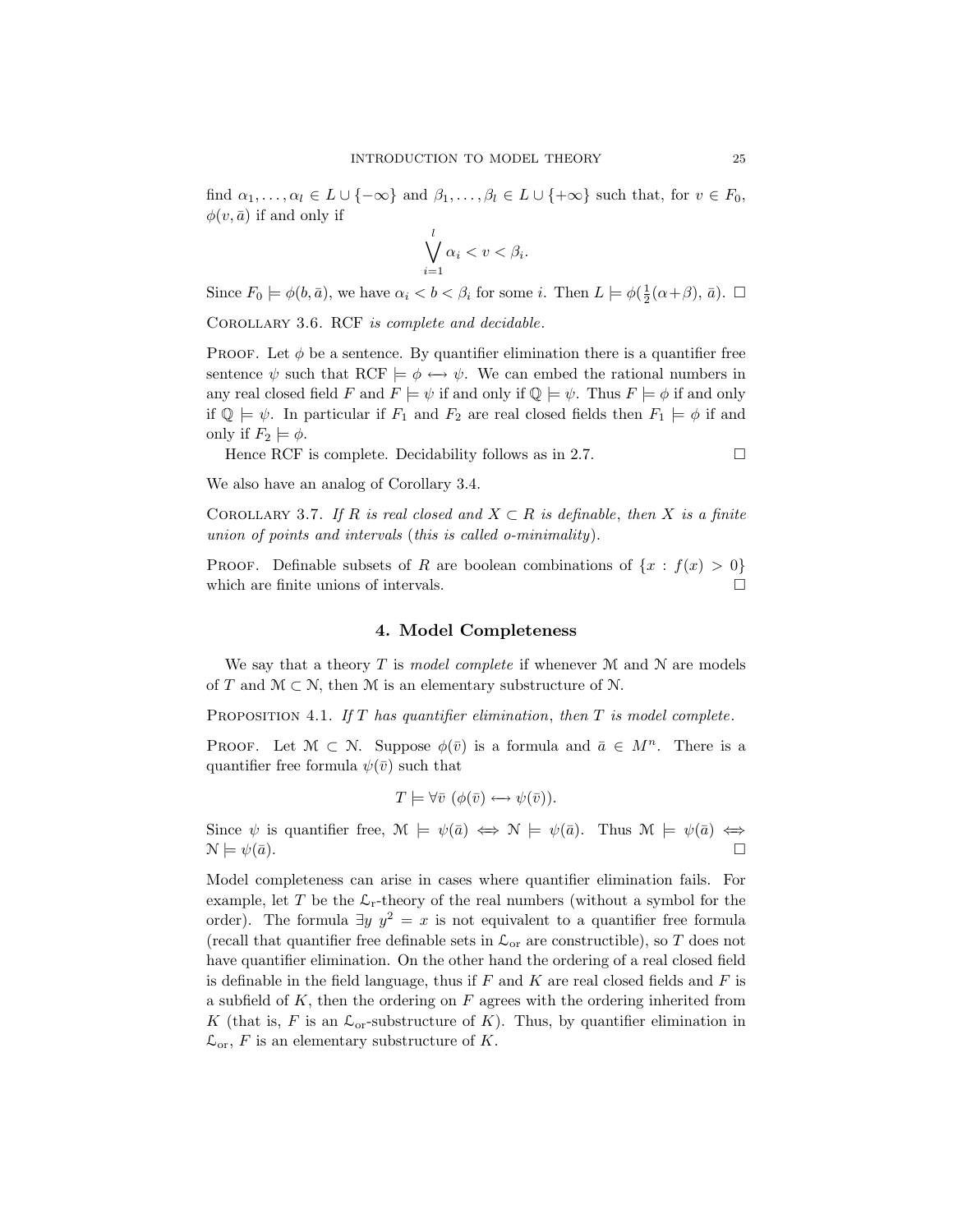This example shows that "quantifier elimination" is sensitive to the exact choice of language. In general we can always enrich the language so that we have quantifier elimination. If  $T_0$  is an  $\mathcal{L}\text{-theory}$ , we can add to our language an *n*-ary relation symbol  $R_{\phi}$  for each formula  $\phi$  with *n* free variables and we could let T be the theory where we add to  $T_0$  axioms  $\forall \bar{x} \ (\phi(\bar{x}) \leftrightarrow R_{\phi}(\bar{x}))$  for each formula  $\phi$ . The theory T will have quantifier elimination, but this would be useless as we would not be able to say anything sensible about the quantifier free formulas. The goal is to show we have quantifer elimination in a language where the quantifier free formulas are simple.

Wilkie showed that the theory of  $(R, +, -, \times, <, exp)$  is model complete, but

$$
y > 0 \land \exists w \ (wy = x \land z = y \exp(w))
$$

is not equivalent to a quantifier free formula in the language

 ${+, -, \times, <, 0, 1, exp}$ 

(or any expansion by total real analytic functions). Van den Dries, Macintyre and I showed that you can eliminate quantifiers in a much more expressive language, but we do not know the simplest language for quantifier elimination.

Model completeness itself has useful consequences. For example, the model completeness of ACF leads to an easy proof of a version of the Nullstellensatz.

THEOREM 4.2. Let F be an algebraically closed field and let  $I \subset F[X_1, \ldots, X_n]$ be a prime ideal. Then there is  $a \in F^n$  such that  $f(a) = 0$  for all  $f \in I$ .

PROOF. Let K be the algebraic closure of the fraction field of  $F[X_1, \ldots, X_n]/I$ . If  $x_i \in K$  is  $X_i/I$ , then  $f(x_1, \ldots, x_n) = 0$  for all  $f \in I$ . Choose  $f_1, \ldots, f_m$ generating I. Then

$$
K \models \exists y_1, \ldots, y_n \bigwedge_{i=1}^m f_i(y_1, \ldots, y_n) = 0.
$$

As this is a sentence with parameters from  $F$ , by model completeness this sentence is also true in F. Thus there is  $a \in F^n$  such that  $f_i(a) = 0$  for  $i = 1, \ldots, m$ and hence  $f(a) = 0$  for all  $f \in I$ .

A very similar argument can be used to reprove Artin's solution to Hilbert's seventeenth problem.

THEOREM 4.3. Let F be a real closed field. Suppose that  $f(X_1, \ldots, X_n) \in$  $F(X_1, \ldots, X_n)$  and that  $f(a) \geq 0$  for all  $a \in F^n$  (we call f positive semi-definite). Then f is a sum of squares of rational functions.

**PROOF.** If not, we can extend the order of F to  $F(X_1, \ldots, X_n)$  such that  $f < 0$ (see [Lang 1984, Section XI.2]). Let K be the real closure of  $F(X_1, \ldots, X_n)$  with this ordering. Then

$$
K \models \exists y_1 \ldots \exists y_n \ f(y_1, \ldots, y_n) < 0,
$$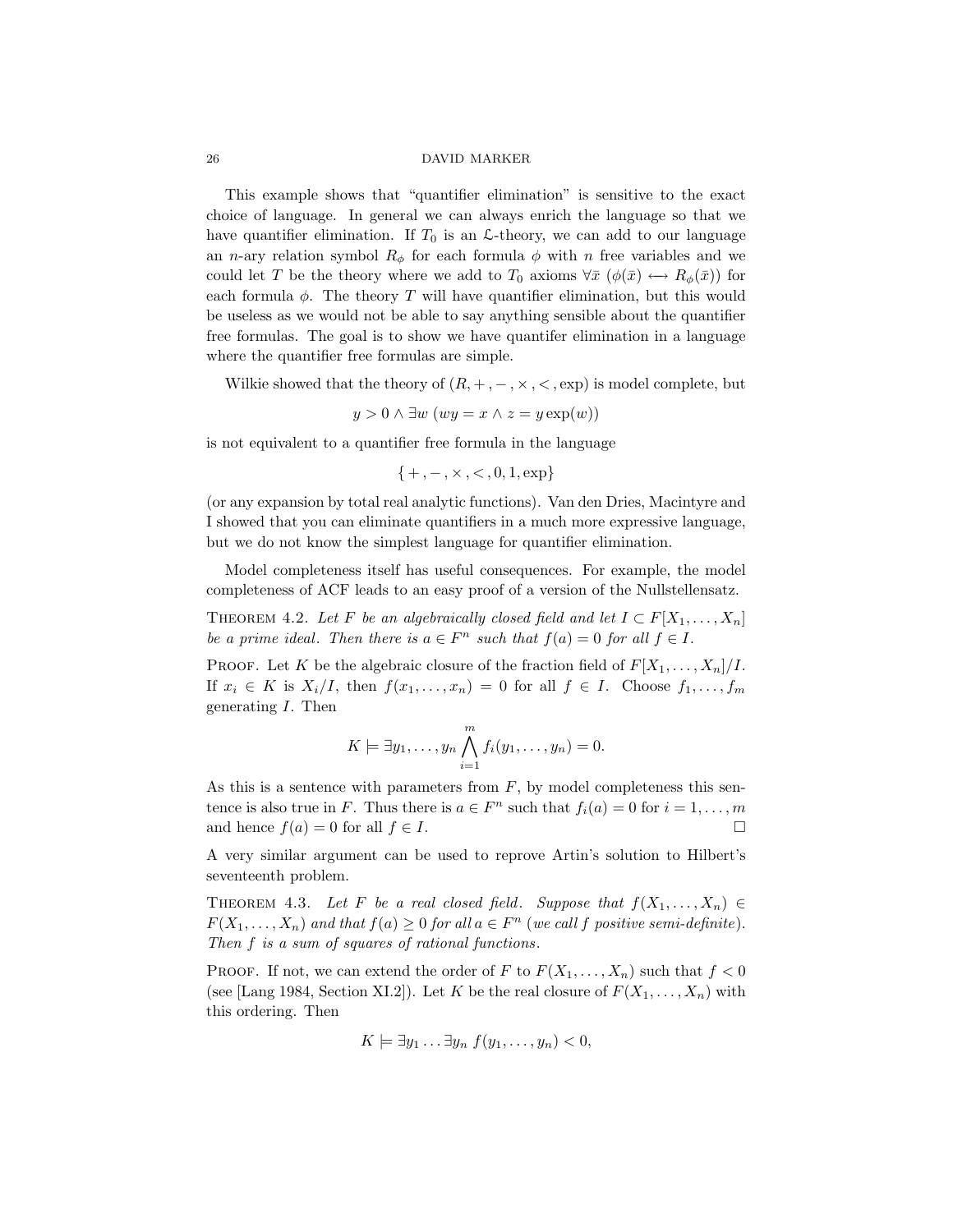since we can use  $X_1, \ldots, X_n$  as witnesses. By model completeness

$$
F \models \exists y_1 \ldots \exists y_n \ f(y_1, \ldots, y_n) < 0. \Box
$$

DEFINITION. We say that a theory  $T$  is the model companion of a universial theory  $T_0$  if:

- (i) every model of T is a model of  $T_0$ ,
- (ii) every model of  $T_0$  can be extended to a model of  $T$ , and
- (iii)  $T$  is model complete.

For example, the theory of algebraically closed fields is the model companion of the theory of integral domains and the theory of real closed fields is the model companion of the theory of ordered domains. More interesting examples can be found in [Chatzidakis 2000].

Model theoretic methods can sometimes be used to obtain effective bounds. Compactness arguments alone can lead to crude bounds.

PROPOSITION 4.4. There is a computable function  $\tau(n,d)$  such if F is a real closed field and  $f = g/h \in F(X_1, \ldots, X_n)$  where f and g are polynomials of degree at most d and f is positive semidefinite then f is the sum of squares of at most  $\tau(n,d)$  rational functions with numerator and denominator of degree at most  $\tau(n,d)$ .

PROOF. Fix  $n, d$ . We first claim that there is an  $M$  such that any positive semidefinite rational function in  $n$  variables with numerator and denominator of degree at most  $d$  is a sum of at most  $M$  squares of rational functions with numerator and denominator of degree at most M. Suppose not. Let  $c_1, \ldots, c_N$ be new constants which will be coefficients of a rational function  $f$  in *n*-variables with numerator and denominator of degree at most d. Let  $\Phi_M$  be a sentence asserting " $f$  is not a sum of at most  $M$  squares of functions of degree at most M". Then RCF + "f is positive semidefinite" +  $\{\neg \Phi_M : M \ge 1\}$  is satisfiable, contradicting Hilbert's 17th problem.

Given n and d, let  $\tau(n, d)$  be the least M as above. Since RCF is decidable, we can compute  $\tau(n, d)$ .

# 5. Types

Suppose M is an  $\mathcal{L}\text{-structure}$  and  $A \subseteq M$ . Let  $\mathcal{L}_A$  be the language obtained by adding to  $\mathcal L$  constant symbols for all elements of A. Let  $\text{Th}_A(M)$  be the set of all  $\mathcal{L}_A$ -sentences true in M.

DEFINITION. An *n*-type over A is a set of  $\mathcal{L}_A$ -formulas in free variables  $x_1, \ldots, x_n$ that is consistent with Th<sub>A</sub>(M). A *complete n-type* over A is a maximal n-type. In other words a complete type is a set p of  $\mathcal{L}_A$ -formulas consistent with Th<sub>A</sub>(M) in the free variables  $x_1, \ldots, x_n$  such that for any  $\mathcal{L}_A$ -formula  $\phi(\bar{x})$  either  $\phi(\bar{x}) \in p$ or  $\neg \phi(\bar{x}) \in p$ . Let  $S_n(A)$  be the set of all complete *n*-types over A.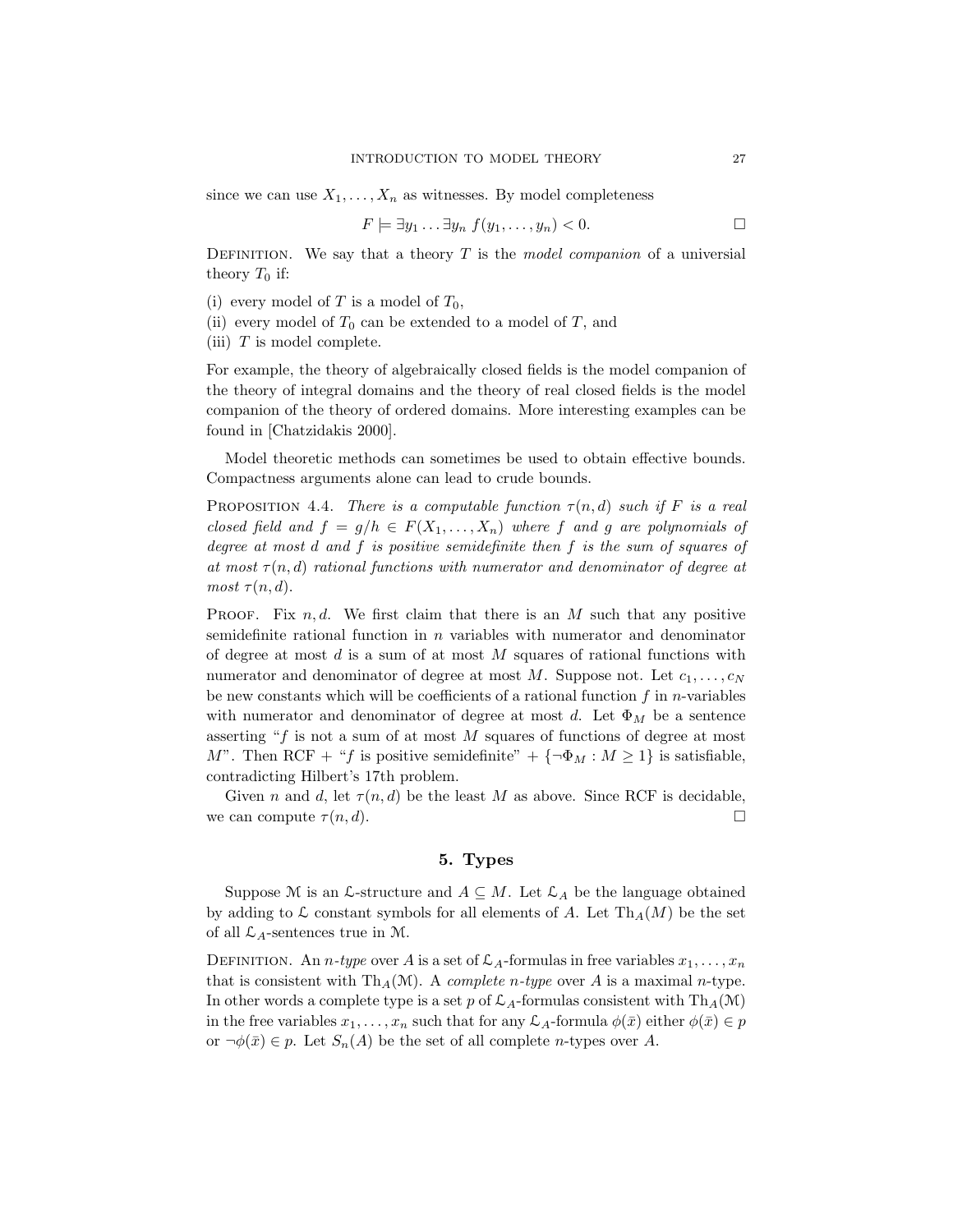We sometimes refer to incomplete types as *partial types*.

By compactness every *n*-type over A is realized in some elementary extension of M.

There is one easy way to get complete types. Suppose  $N$  is an elementary extension of M and  $\bar{b} \in N^n$ . Let  $\text{tp}(\bar{b}/A) = \{ \phi(\bar{x}) \in \mathcal{L}_A : \mathcal{N} \models \phi(\bar{b}) \}$ . It is easy to see that  $tp(\bar{b}/A)$  is a complete type.

If  $p \in S_n(A)$  we say that  $\bar{b}$  realizes p if  $tp(\bar{b}/A) = p$ .

What do types tell us?

PROPOSITION 5.1. Suppose  $\bar{a}, \bar{b} \in M^n$  and  $\text{tp}(\bar{a}/A) = \text{tp}(\bar{b}/A)$ . Then there is an elementary extension  $N$  of  $M$  and an  $\mathcal{L}$ -automorphism of  $N$  which fixes A and maps  $\bar{a}$  to  $\bar{b}$ .

PROOF. We carefully iterate the following lemma.

LEMMA 5.2. Suppose M is an  $\mathcal{L}\text{-}structure, A \subset M$  and  $f : A \to M$  is a partial elementary map  $(i.e., M \models \phi(a_1, \ldots, a_n) \iff M \models \phi(f(a_1), \ldots, f(a_n)))$ . If  $b \in M$ , we can find N an elementary extension of N and extend f to a partial elementary map from  $A \cup \{b\}$  into N.

PROOF. Let c be a new constant symbol. Let

 $\Gamma = \{\phi(c, f(a_1), \ldots, f(a_n)) : \mathcal{M} \models \phi(b, a_1, \ldots, a_n), a_1, \ldots, a_n \in A\} \cup \text{Th}_M(\mathcal{M}).$ 

Suppose we find a structure N and an element  $c \in N$  satisfying all of the formulas in Γ. Since  $\mathcal{N} \models \text{Th}_{M}(\mathcal{M})$ ,  $\mathcal{N}$  is an elementary extension of M. It is also easy to see that we can extend f to an elementary map by  $b \mapsto c$ .

So it suffices to show that  $\Gamma$  is satisfiable. By compactness it suffices to show that every finite subset of  $\Gamma$  is satisfiable. Taking conjunctions it is enough to show that if  $\mathcal{M} \models \phi(b, a_1, \ldots, a_n)$  then  $\mathcal{M} \models \exists v \; \phi(v, f(a_1), \ldots, f(a_n))$ . But this is clear since  $\mathcal{M} \models \exists v \phi(v, a_1, \dots, a_n)$  and f is elementary.

The type space  $S_n(A)$  can be topologized as follows. For each  $\mathcal{L}_A$ -formula  $\phi(x_1,\ldots,x_n)$  let  $B_{\phi} = \{p \in S_n(A) : \phi \in p\}$ . The *Stone topology* on  $S_n(A)$ is the topology generated by using the sets  $B_{\phi}$  as basic open sets.<sup>1</sup>

PROPOSITION 5.3.  $S_n(A)$  is compact and totally disconnected.

**PROOF.** Suppose  ${B_{\phi_i} : i \in I}$  is a cover of  $S_n(A)$  by basic open sets. Suppose there is no finite subcover. Let  $\Gamma = \{\neg \phi_i(x_1, \ldots, x_n) : i \in I\}$ . Since there in no finite subcover every finite subset of  $\Gamma$  is satisfiable. By compactness  $\Gamma$  is satisfiable and this yields a type that is not contained in any  $B_{\phi_i}$ .

Since  $S_n(A) \setminus B_\phi = B_{\neg \phi}$ , each  $B_\phi$  is open and closed. Thus  $S_n(A)$  is totally disconnected.  $\square$ 

 ${}^{1}S_{n}(A)$  can be thought of as the set of ultrafilters on the Boolean algebra of A-definable subsets of  $M^n$  so it is in fact the Stone space of a Boolean algebra.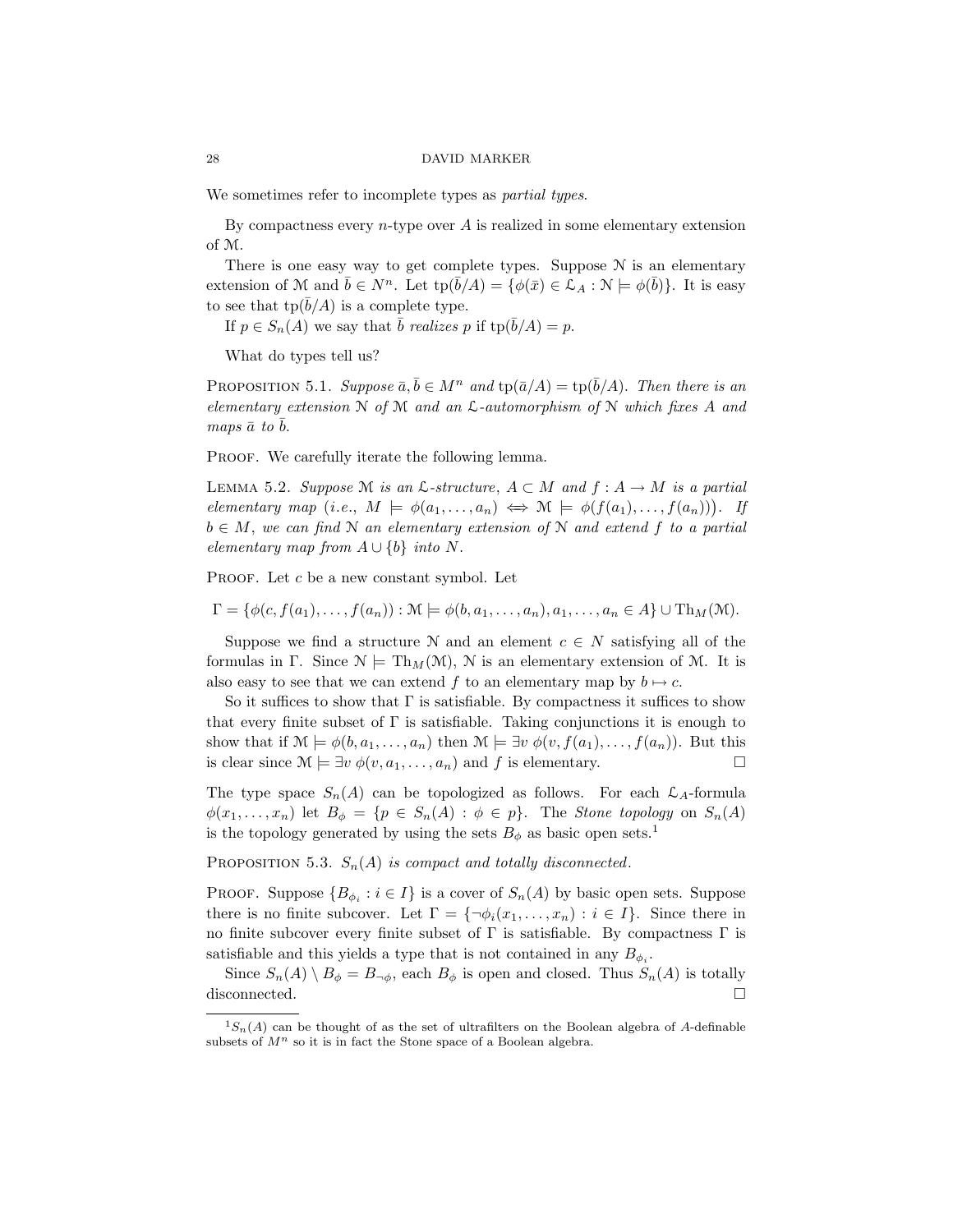Suppose  $K$  is an algebraically closed field and  $F$  is a subfield of  $K$ . What are the complete *n*-types over F? Suppose  $p \in S_n(F)$ . Let  $I_p = \{f \in F[X_1, \ldots, X_n]$ : " $f(x_1, \ldots, x_n) = 0$ "  $\in$  p}. Let  $Spec(F[X_1, \ldots, X_n])$  be the set of prime ideals of  $F[X_1, \ldots, X_n]$ . We topologize this space by taking sub-basic open sets  $\{P : f \notin$  $P$ , for  $f \in F[X]$ .

PROPOSITION 5.4.  $p \mapsto I_p$  is a continuous bijection between  $S_n(F)$  and

 $Spec(F[\bar{X}]).$ 

**PROOF.** If  $fg \in I_p$ , then " $f(\bar{x})g(\bar{x}) = 0$ "  $\in p$ . Since p is complete either " $f(\bar{x}) = 0$ "  $\in p$  or " $g(\bar{x}) = 0$ "  $\in p$ . Thus  $I_p$  is prime. It is just as easy to see that it is an ideal.

If P is a prime ideal, then we can find a prime ideal  $P_1 \in K[X]$  such that  $P_1 \cap F[\bar{X}] = P$ . Let  $K_1$  be the algebraic closure of  $K[\bar{X}]/P_1$  and let  $a_i = X_i/P$ . For  $f \in K[\overline{X}]$   $f(\overline{a}) = 0$  if and only if  $f \in P_1$ , thus  $I_{tp(\overline{a}/F)} = P$ . Thus the map is surjective.

By quantifier elimination if  $I_p \neq I_q$ , then  $p \neq q$ . Continuity is clear.

This shows that the Zariski topology on  $Spec(F[\overline{X}])$  is compact.

We can identify (as objects)  $S_n(F)$  and  $Spec(F[X])$ , but the Stone topology is much finer that the Zariski topology. The Stone topology corresponds to the topology generated by the constructible sets.

If  $p \in S_n(F)$ , let  $V = \{x \in K^n : f(x) = 0 \text{ for all } f \in I_p\}$ . Then the type p asserts that  $\bar{x} \in V$  and  $\bar{x} \notin W$  for any  $W \subset V$  defined over F. Thus realizations of  $p$  are points of  $V$  generic over  $F$ .

What about real closed fields? If  $F$  is an ordered subfield of a real closed field and p is an n-type, let  $I_p$  be as above and let  $C_p = \{f/I_p : f \in F[\overline{X}]\}$ and " $f(\bar{x}) > 0 \in p$ . Then  $p \mapsto (I_p, C_p)$  is a bijection onto the set of pairs of real prime ideals P (prime ideals where  $-1 \neq \sum a_i b_i^2$  where  $a_i > 0$ ,  $a_i \in F[\bar{X}]$ ,  $b_i \in P$ ) and orderings of  $F[X]/P$ . This is the *real spectrum* of  $F[X]$ .

In particular if R is a real closed field, then elements of  $S_1(R)$  correspond to either elements of R or cuts in the ordering of R.

### 6. Saturation

It is often useful to work in a very rich model of a theory. For example, it is sometimes easier to prove things in an algebraically closed field of infinite transcendence degree. Or when dealing with the reals it is useful to use nonstandard methods by assuming there are infinite elements. In model theory we make this precise in the following way.

DEFINITION 6.1. Let  $\kappa$  be an infinite cardinal. We say that a structure M is  $\kappa$ -saturated if for every  $A \subset M$  with  $|A| < \kappa$  if  $p \in S_1(A)$ , then there is b in M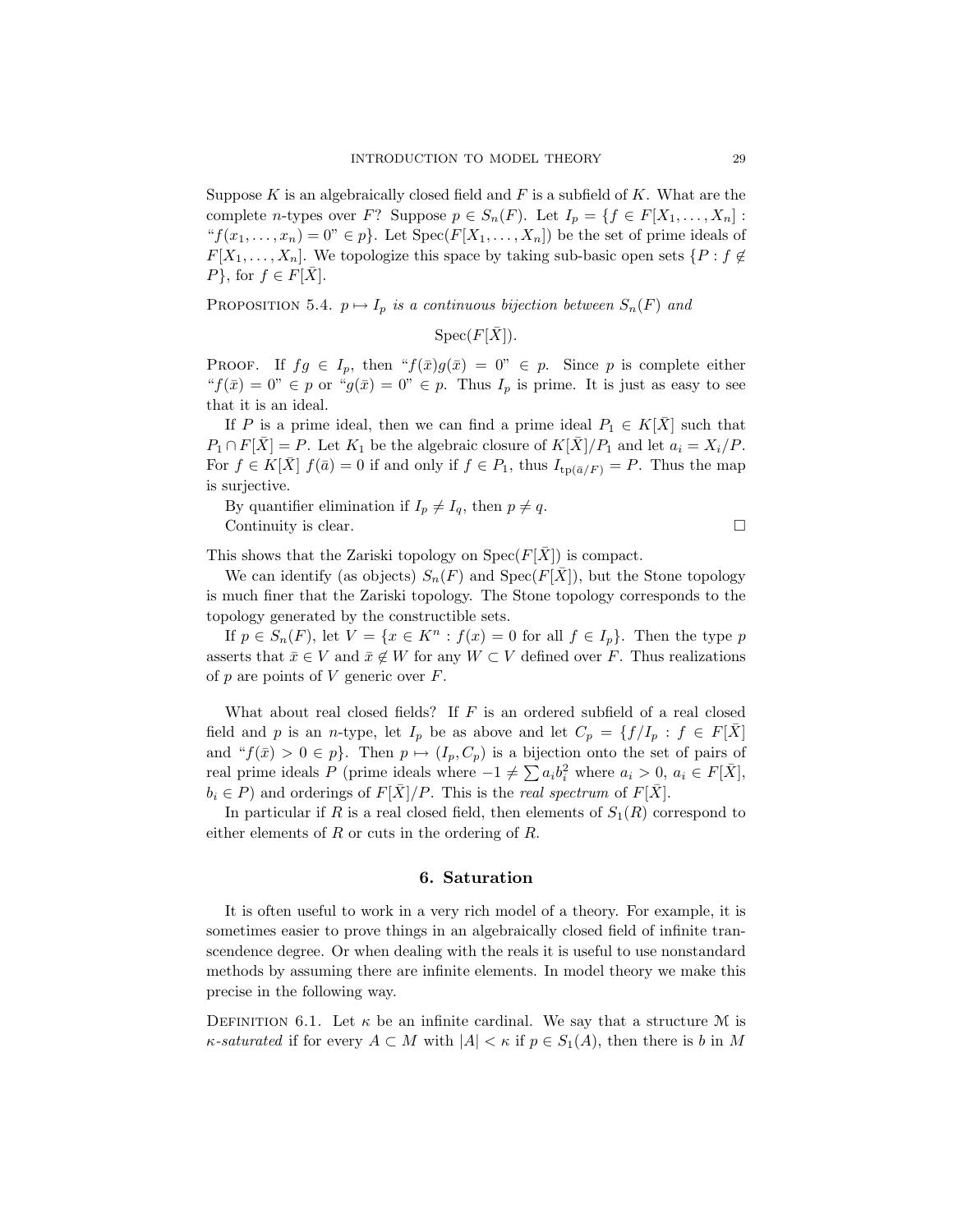such that b realizes p. An easy induction shows that in this case every  $n$ -type over A is also realized in M.

We say that  $M$  is *saturated* if it is  $|M|$ -saturated.

LEMMA 6.2. If M is saturated,  $A \subset M$  and  $|A| < |M|$ , then  $\text{tp}(\bar{a}/A) = \text{tp}(b/A)$ if and only if there is an automorphism of M fixing A mapping  $\bar{a}$  to  $\bar{b}$ .

**PROOF.** The argument from 5.1 can be done completely inside  $M$ .

PROPOSITION 6.3. An algebraically closed field  $K$  is saturated if and only if it has infinite transcendence degree.

PROOF. Suppose  $A \subset K$  is finite and F is the field generated by A. Let p be the 1-type over A which says that x is transcendental over F. If K is  $\aleph_0$ -saturated, then p must be realized in K. Thus every  $\aleph_0$ -saturated algebraically closed field has infinite transcendence degree.

On the other hand suppose K has infinite transcendence degree and  $F \subset K$ is a field generated by fewer that |K| elements. Let  $p \in S_1(F)$  and let  $I_p$  be as in Proposition 5.4. If  $I_p = \{0\}$ , then p simply says "x is transcendental over F", and we can find a realization in K. If  $I_p$  is generated by  $f(X)$ , then any zero of f realizes p and we can find a realization in K.

Unfortunately saturated models are not so easy to come by in general. In general  $|S_n(A)|$  can be as large as  $2^{|A|+|\mathcal{L}|+ \aleph_0}$ . For example, 1-types over  $\mathbb Q$  in the theory of real closed fields, correspond to cuts in the rationals so  $|S_1(\mathbb{Q})| = 2^{\aleph_0}$ . Thus set theoretic problems arise. Under assumptions like the generalized continuum hypothesis or the existence of inaccessible cardinals we can find saturated models, but it is also possible that there are no saturated real closed fields.

Suppose  $|\mathcal{L}| \leq \aleph_0$  and  $\lambda$  is an infinite cardinal. We say that an  $\mathcal{L}\text{-theory }T$  is  $\lambda$ -stable if and only for all  $\mathcal{M} \models T$  and all  $A \subset M$ , if  $|A| = \lambda$ , then  $|S_n(A)| = \lambda$ . It is easy to see that algebraically closed fields are  $\lambda$ -stable for all infinite  $\lambda$ .

# PROPOSITION 6.4. If T is  $\lambda$ -stable, then T has a saturated model of size  $\lambda^+$ .

PROOF. We build a saturated model of size  $\lambda^+$  as a union of an elementary chain of models  $(\mathcal{M}_{\alpha} : \alpha < \lambda^+)$  where each  $\mathcal{M}_{\alpha}$  has size  $\lambda$ . Let  $\mathcal{M}_{0}$  be any model of size  $\lambda$ . For  $\alpha$  a limit let  $\mathcal{M}_{\alpha}$  be the union of the  $\mathcal{M}_{\beta}$ , for  $\beta < \alpha$ .

Given  $\mathcal{M}_{\alpha}$ . Let  $(p_{\beta} : \beta < \lambda)$  list all 1-types over  $M_{\alpha}$ . Build a chain of elementary extensions ( $\mathcal{N}_{\beta}$ ,  $\beta < \lambda$ ) where  $\mathcal{N}_{0} = \mathcal{M}_{\alpha}$  and where  $\mathcal{N}_{\beta}$  contains a realization of  $p_\beta$ . Let  $\mathcal{M}_{\alpha+1}$  be the union of the  $\mathcal{N}_\beta$ .

Let  $\mathcal{M} = \bigcup_{\alpha < \lambda^+} \mathcal{M}_{\alpha}$ . Then  $|M| = \lambda^+$ . If  $A \subset M$  and  $|A| = \lambda$ , then  $A \subset M_{\alpha}$ for some  $\alpha$ . Thus any 1-type over A is already realized in  $\mathcal{M}_{\alpha+1}$ .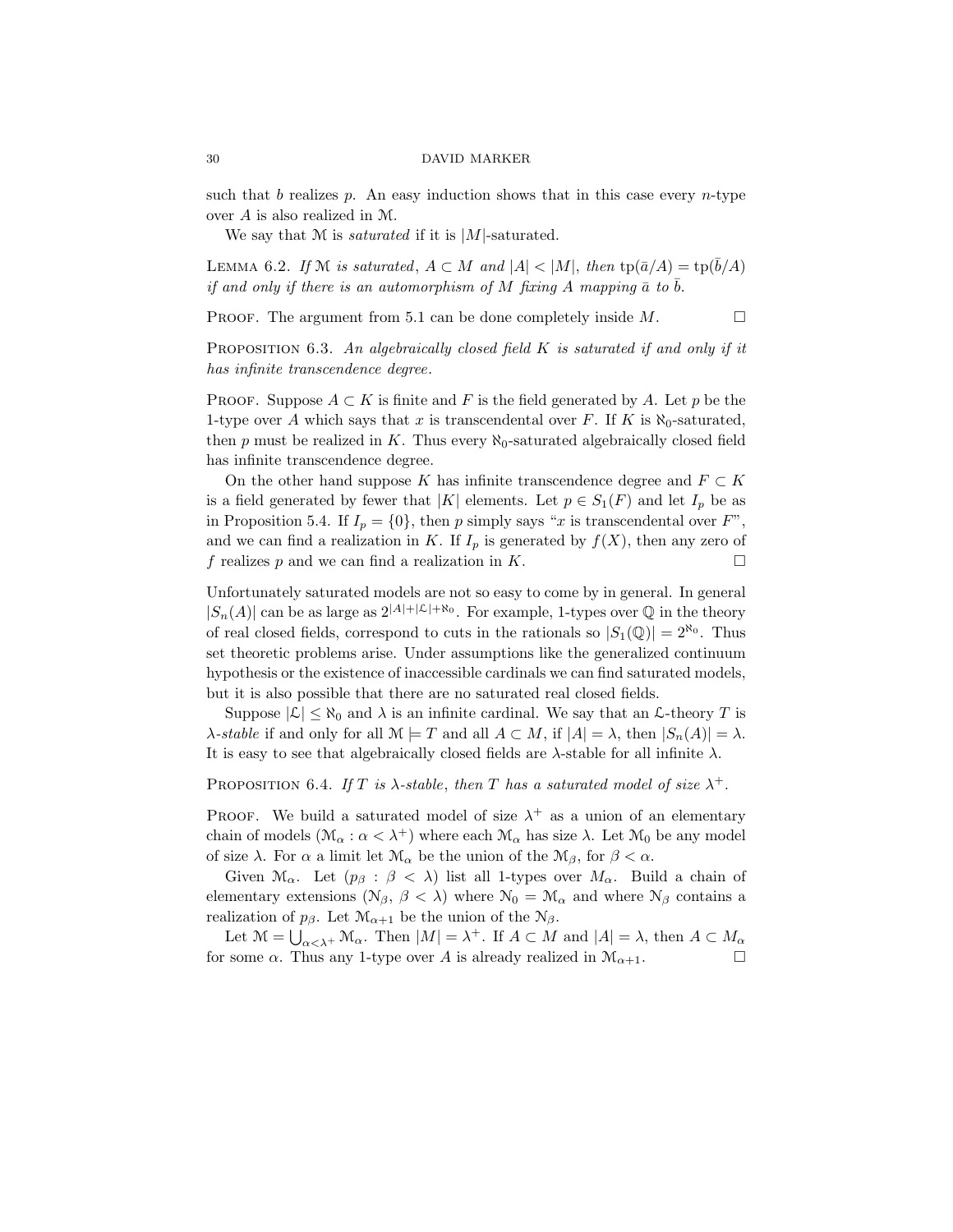## 7. Interpretability and Imaginaries

It is often very useful to study the structures which can be defined inside a give structure. For example, let K be a field and let G be the group  $GL_2(K)$ . Let  $X = \{(a, b, c, d) \in K^4 : ad - bc \neq 0\}$ . Let  $f : X^2 \to X$  by

 $f((a_1, b_1, c_1, d_1), (a_2, b_2, c_2, d_2))$ 

$$
= (a_1a_2 + b_1c_2, a_1b_2 + b_1c_2, c_1a_2 + d_1c_2, c_1b_2 + d_1d_2).
$$

Clearly X and f are definable and the set X with the operation f is isomorphic to  $GL_2(K)$ .

We say that an  $\mathcal{L}_0$ -structure N is *definable* in an  $\mathcal{L}$ -structure M if and only if we can find a definable (in  $\mathcal{L}$ ) subset X of  $M^n$  for some n and we can interpret the symbols of  $\mathcal{L}_0$  as definable subsets and functions on X so that the resulting  $\mathcal{L}_0$ -structure is isomorphic to N.

The example above shows that  $GL_n(K)$  is definable in K. It is also easy to see that any linear algebraic group is definable in K.

We give a more interesting example. Let  $F$  be a field and let  $G$  be the group of matricies of the form

$$
\left(\begin{matrix} a & b \\ 0 & 1 \end{matrix}\right)
$$

where  $a, b \in K, a \neq 0$ . We will show that F is definable in the group G. Let

$$
\alpha = \begin{pmatrix} 1 & 1 \\ 0 & 1 \end{pmatrix} \text{ and } \beta = \begin{pmatrix} \tau & 0 \\ 0 & 1 \end{pmatrix}
$$

where  $\tau \neq 0, 1$ . Let

$$
A = \{ g \in G : g\alpha = \alpha g \} = \left\{ \begin{pmatrix} 1 & x \\ 0 & 1 \end{pmatrix} : x \in F \right\}
$$

and

$$
B = \{g \in G : g\beta = \beta g\} = \left\{ \begin{pmatrix} x & 0 \\ 0 & 1 \end{pmatrix} : x \neq 0 \right\}.
$$

Clearly  $A$  and  $B$  are definable.

 $B$  acts on  $A$  by conjugation:

$$
\begin{pmatrix} x & 0 \ 0 & 1 \end{pmatrix}^{-1} \begin{pmatrix} 1 & y \ 0 & 1 \end{pmatrix} \begin{pmatrix} x & 0 \ 0 & 1 \end{pmatrix} = \begin{pmatrix} 1 & y/x \ 0 & 1 \end{pmatrix}.
$$

Clearly the action  $(a, b) \mapsto b^{-1}ab$  is definable. We can define the map  $i : A \setminus \{1\} \rightarrow$ B by  $i(a) = b$  if  $b^{-1}ab = 1$ , i.e.,

$$
i\begin{pmatrix} 1 & x \\ 0 & 1 \end{pmatrix} = \begin{pmatrix} x & 0 \\ 0 & 1 \end{pmatrix}.
$$

Define an operation  $*$  on  $A$  by

$$
a * b = \begin{cases} i(b)^{-1}ab & \text{if } b \neq 1 \\ 1 & \text{if } b = 1. \end{cases}
$$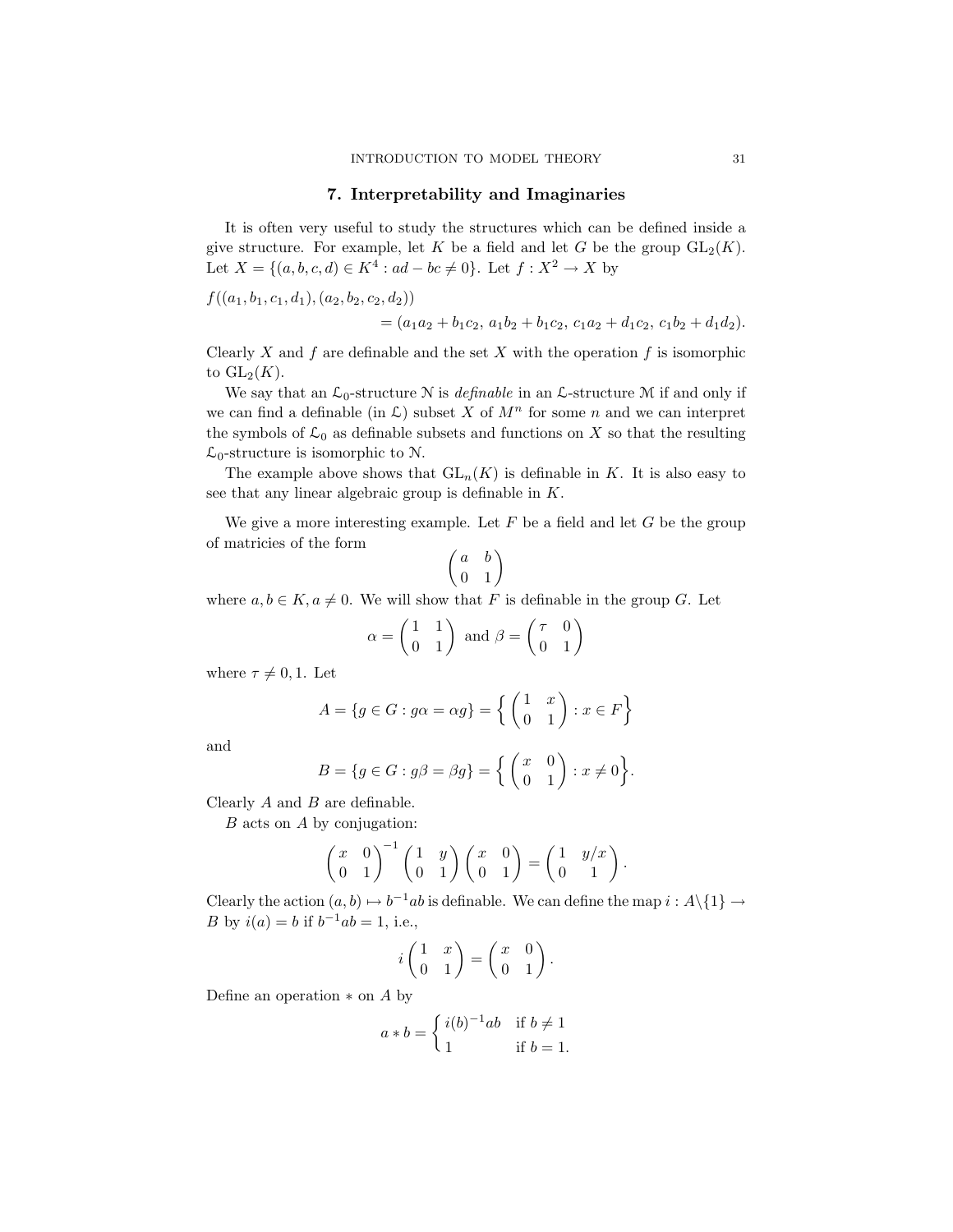It is now easy to see that  $(F, +, \times, 0, 1)$  is isomorphic to  $(A, \cdot, *, 1, \alpha)$ . Thus the field is definable in  $G$ .

This will not be true for all algebraic groups. For example, if  $E$  is an elliptic curve and  $\oplus$  is the addition law on E then we cannot interpret a field in the group  $(E, \oplus)$ .

Often we want to do more general constructions. For example, suppose we have a definable group  $G$  and a definable normal subgroup  $H$ . We might want to look at the group  $G/H$ . It is possible that  $G/H$  does not correspond to a definable group in our structure. But it does correspond to the cosets of a definable equivalence relation.

We say that an  $\mathcal{L}_0$ -structure N is *interpretable* in an  $\mathcal{L}$ -structure M if there is a definable set  $X$ , a definable equivalence relation  $E$  on  $X$ , and for each symbol of  $\mathcal L$  we can find definable E-invariant sets on X, such that  $X/E$  with the induced structure is isomorphic to N.

As an example let us show that we can interpret the additive group of integers in the field  $\mathbb{Q}_p$ . First note that we can define  $\mathbb{Z}_p = \{x \in \mathbb{Q}_p : \exists y \; y^2 = px^2 + 1\}$ (at least for  $p \neq 2$ ). Let  $U = \{x \in \mathbb{Z}_p : \exists y \in \mathbb{Z}_p : xy = 1\}$  be the units of  $\mathbb{Z}_p$ . Then  $(\mathbb{Z}, +)$  is isomorphic to the multiplicative group  $\mathbb{Q}_p^*/U$ . We can define the ordering on  $\mathbb{Q}_p^*/U$  by

$$
x/U \ge y/U \iff \frac{x}{y} \in \mathbb{Z}_p.
$$

Quotient constructions are so useful that we often enrich our structure so that we can deal with all quotients as elements of the structure. Let M be an L-structure. If E is a ∅-definable equivalene relation on  $M^n$ , let  $S_E = M^n / E$ and let  $\pi_E : M^n \to M^n/E$  be the quotient map. Let  $\mathcal{M}^{\text{eq}}$  be the structure whose underlying set is the disjoint union of M and all of the  $S_E$  for E a  $\varnothing$ -definable equivalence relation. In addition to the relations and functions of  $\mathcal{L}$ , we add function symbols for each map  $\pi_E$ . We call the new elements of  $\mathcal{M}^{eq}$  imaginary elements.

If a structure  $N$  is interpretable in  $M$ , then  $N$  is definable in  $\mathcal{M}^{eq}$ . On other hand, not much has changed, if  $X \subseteq M^n$  is definable in  $\mathcal{M}^{eq}$  then X is already definable in M.

An important property of many of the theories of fields that we will consider is that the passage from  $K$  to  $K^{\text{eq}}$  is unnecessary.

Van den Dries showed that in real closed fields any definable equivalence relation has a definable set of representatives. Nothing this strong could be true in algebraically closed fields as a set of represntatives for the equivalence relation  $xEy \leftrightarrow x^2=y^2$  would be infinite and coinfinite.

We say that  $M$  has *elimination of imaginaries* if, whenever  $E$  is a definable equivalence relation on  $M^n$ , there is for some m a definable function  $f : M^n \to M^m$ such that  $xEy \leftrightarrow f(x) = f(y)$ .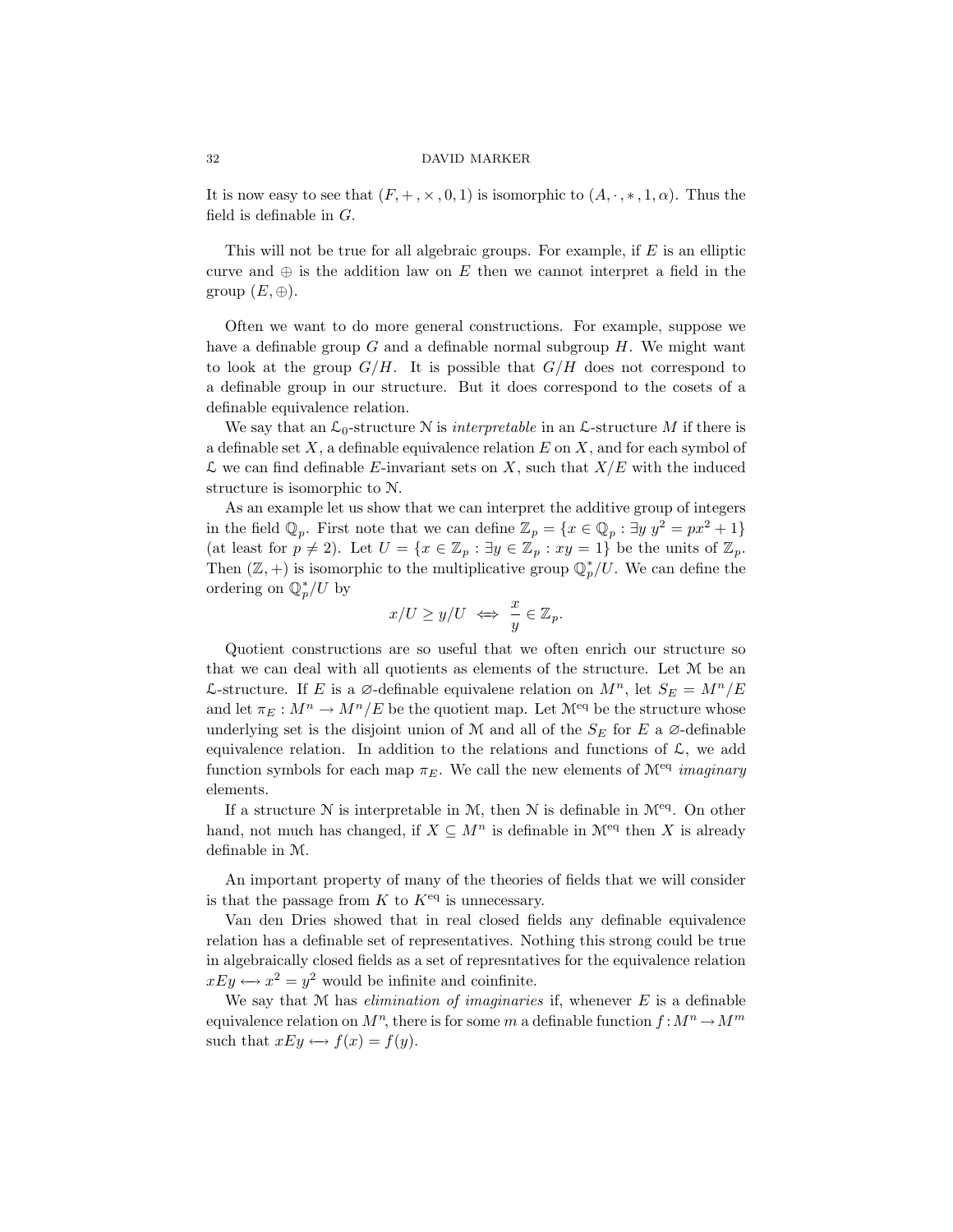THEOREM 7.1 (POIZAT). Algebraically closed fields have elimination of imaginaries.

In other words, if X is a constructible set and  $E$  is a constructible equivalence relation on  $X$ , then  $X/E$  can be viewed as a constructible set.

The proof of Theorem 7.1 proceeds by first showing that a theory has elimination of imaginaries if and only if for any saturated model M and any  $X \subset M^n$ definable there is  $\bar{a} \in M^m$  for some m such that for all automorphisms  $\sigma$  of M, σ fixes X setwise if and only if  $\sigma(\bar{a}) = \bar{a}$ . We call  $\bar{a}$  canonical parameter for X. If X is defined by  $\phi(\bar{x}, \bar{b})$ , we could define an equivalence relation  $\bar{b}_1 E \bar{b}_2$  if and only if  $\phi(\bar{x}, \bar{b}_1) \leftrightarrow \phi(\bar{x}, \bar{b}_2)$ . Then  $\bar{b}/E$  is a canonical parameter for X. In general canonical parameters will only be found in  $\mathcal{M}^{\text{eq}}$ .

Suppose  $K$  is an algebraically closed field and  $X$  is an irreducible variety. There is a smallest subfield  $k \subset K$  such that X is fixed by an automorphism if and only if k is fixed pointwise (k is called the field of definition of  $X$ ). The subfield k must be finitely generated and if  $\bar{a}$  generates k, then  $\bar{a}$  is a canonical parameter. From this observation and quantifier elimination one can derive elimination of imaginaries.

The field of p-adics is a natural example where elimination of imaginaries fails. We saw above that we can interpret the integers in  $\mathbb{Q}_p$ . Analysis using quantifier elimination for the  $p$ -adics, shows that any definable set is either finite or uncountable, so the integers cannot be isomorphic to a definable set.

Here is another instructive example where elimination of imaginaries fails. Let K be an algebraically closed field of characteristic zero. Let  $C$  be curve of genus at least one and let  $C$  be the structure with underlying set  $C$  and relation symbols for all constructible subsets of  $C<sup>n</sup>$ . Since there is a rational map  $\pi: C \to K$ , we can intepret the field on C using the equivalence relation  $xEy \Leftrightarrow \pi(x) = \pi(y)$ . If  $C/E$  was definably isomorphic to a definable set  $X \subset C<sup>n</sup>$ , this would give rise to a definable map  $f: K \to C$ . But (by Corollary 3.4) there is a rational map  $g: K \to C$  which agrees with f on all but a finite set. By genus considerations g is constant.

It is often very important to understand the groups and fields interpretable in a structure. For algebraically closed fields we get a very satisfying answer. It is easy to see that if  $K$  is an algebraically closed field any algebraic group defined over  $K$  is interpretable in  $K$  and hence, by elimination of imaginaries, isomorphic to a definable group. The following theorem is related to Weil's theorems on group chunks.

THEOREM 7.2. (i) (van den Dries and Hrushovski) If a group  $G$  is definable in an algebraically closed field  $K$ , then  $G$  is definably isomorphic to the  $K$ -rational points of an algebraic group defined over K.

(ii) (Poizat) If  $F$  is an infinite field definable in an algebraically closed field, then  $F$  is definably isomorphic to  $K$ .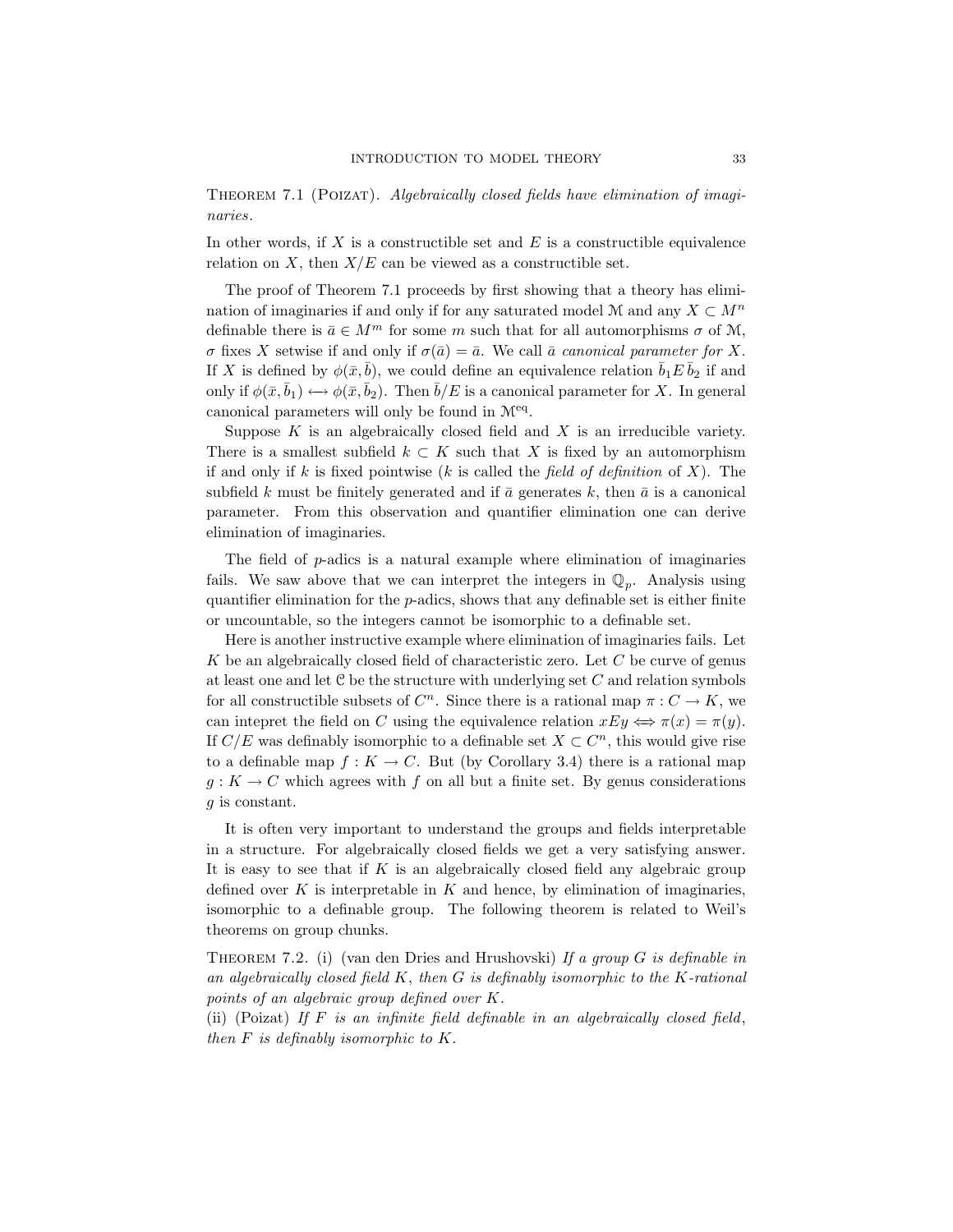### Appendix: Formulas

Here I give a precise definition of formulas. Let  $\mathcal L$  be a language.

DEFINITION. (i) The set of  $\mathcal{L}\text{-terms}$  is the smallest set  $\mathcal T$  such that all constant symbols of  $\mathcal L$  are in  $\mathcal T$ ,

(ii) all variables are in T, and

(iii) if  $t_1, \ldots, t_n$  are in T and  $\hat{f}$  is an *n*-ary function symbol of  $\mathcal{L}$ , then

 $\hat{f}(t_1,\ldots,t_n)\in\mathfrak{T}.$ 

The set of *atomic*  $\mathcal{L}$ -formulas is the smallest set  $\mathcal{A}$  such that

(i) if  $t_1$  and  $t_2$  are terms, then  $t_1 = t_2$  is in A, and

(ii) if  $t_1, \ldots, t_n$ , are terms and  $\hat{R}$  is an *n*-ary function symbol, then  $\hat{R}(t_1, \ldots, t_n)$ is in A.

The set of  $\mathcal L$ -formulas is the smallest set  $\mathcal F$  such that

(i) every atomic  $\mathcal{L}$ -formula is in  $\mathcal{F}$ ;

(ii) if  $\phi \in \mathcal{F}$ , then  $\neg \phi \in \mathcal{F}$ ;

(iii) if  $\phi$  and  $\psi$  are in F, then  $(\phi \land \psi)$ ,  $(\phi \lor \psi)$ ,  $(\phi \rightarrow \psi)$  and  $(\phi \leftrightarrow \psi)$  are in F; (iv) if  $\phi$  is in F and  $x_i$  is a variable, then  $\exists x_i \phi$  and  $\forall x_i \phi$  are in F.

For example,  $x_1 + (x_2 \times (x_1 + 1))$  is an  $\mathcal{L}_{or}$ -term,  $x_1 \times (x_2 + x_3) = x_1 + 1$  and  $x_1 < x_3+x_7$  are atomic  $\mathcal{L}_{\text{or}}$ -formulas, and  $\exists x_1 (x_1 \times (x_2+x_3) = x_1+1 \land x_2 < x_1)$ is an  $\mathcal{L}_{\text{or}}$ -formula.

## Bibliographical Notes

The following are good basic texts: [Chang and Keisler 1990; Hodges 1993; 1997; Poizat 1985; Sacks 1972]. For an introduction to the model theory of algebraically closed, real closed, differentially closed and separably closed fields, see [Marker et al. 1996]. Proofs of Theorem 7.1 can be found in the same volume or in [Poizat 1989]. A proof of 7.2 can be found in [Poizat 1987].

# References

- [Chang and Keisler 1990] C. C. Chang and H. J. Keisler, Model theory, Third ed., Studies in Logic and the Foundations of Math. 73, North-Holland, Amsterdam, 1990.
- [Chatzidakis 2000] Z. Chatzidakis, "A survey on the model theory of difference fields", pp. 65–96 in Model theory, algebra and geometry, edited by D. Haskell et al., Math. Sci. Res. Inst. Publ. 39, Cambridge Univ. Press, New York, 2000.
- [Hodges 1993] W. Hodges, Model theory, Encyclopedia of Mathematics and its Applications 42, Cambridge University Press, Cambridge, 1993.
- [Hodges 1997] W. Hodges, A shorter model theory, Cambridge University Press, Cambridge, 1997.